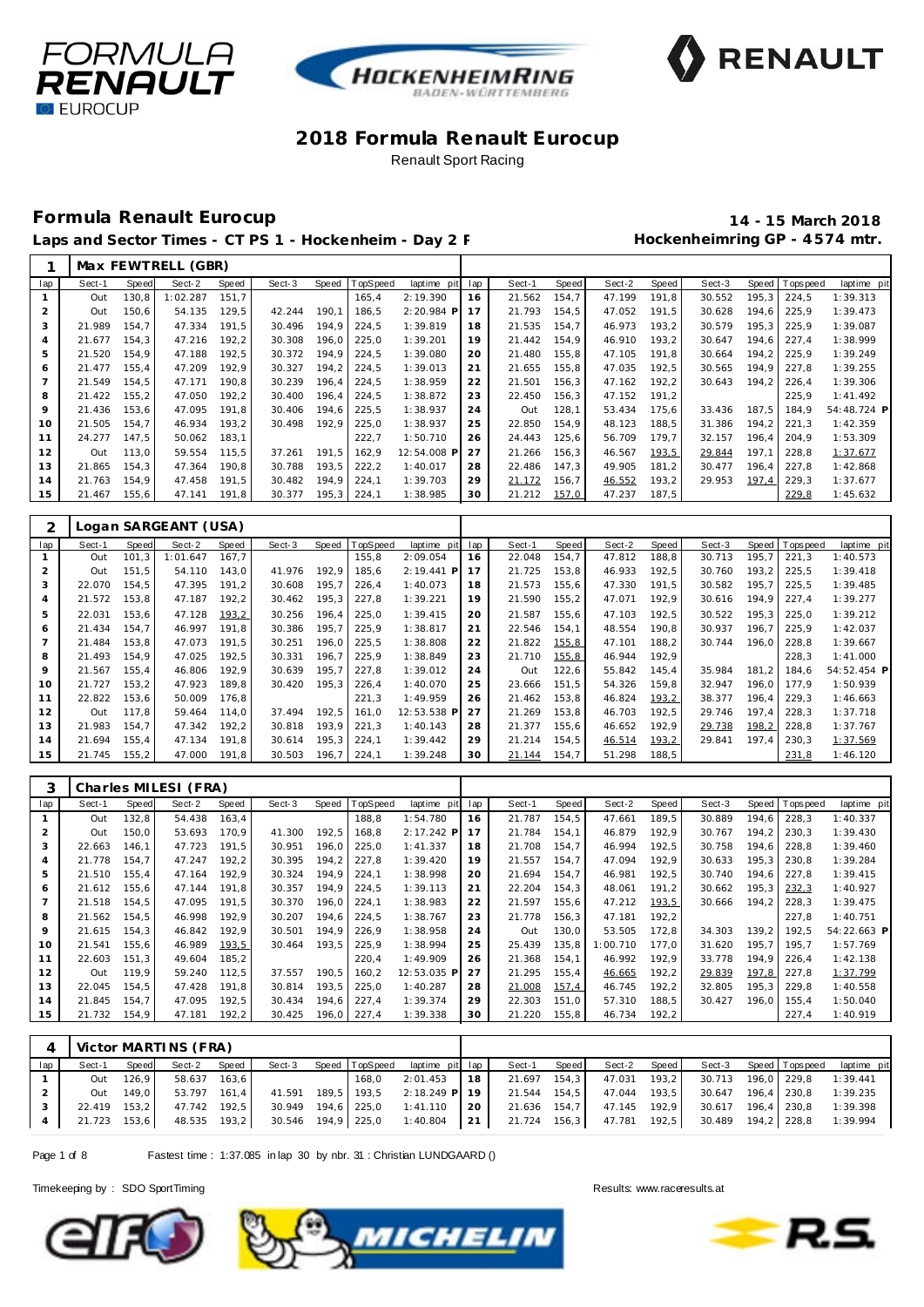





#### **Formula Renault Eurocup 14 - 15 March 2018**

|    |        |        |        |       |        |       |             | Laps and Sector Times - CT PS 1 - Hockenheim - Day 2 F |    |        |        |        |       |        |       |       | Hockenheimring GP - 4574 mtr. |
|----|--------|--------|--------|-------|--------|-------|-------------|--------------------------------------------------------|----|--------|--------|--------|-------|--------|-------|-------|-------------------------------|
| 5  | 21.608 | 154.3  | 47.075 | 193.5 | 30.375 | 194.9 | 225.0       | 1:39.058                                               | 22 | 21.469 | 155, 8 | 47.159 | 194,6 | 30.674 | 191.8 | 226.9 | 1:39.302                      |
| 6  | 21.567 | 155.8  | 46.990 | 193,2 | 30.669 | 196.4 | 225,5       | 1:39.226                                               | 23 | 21.578 | 155,6  | 46.996 | 193,5 |        |       | 226.9 | 1:40.025                      |
|    | 21.490 | 154,3  | 47.160 | 192,2 | 30.467 | 195,7 | 225,9       | 1:39.117                                               | 24 | Out    | 147,1  | 53.557 | 157,2 | In     |       | 184.0 | 27:40.566 P                   |
| 8  | 21.602 | 154.1  | 47.201 | 192,2 | 30.297 | 193.9 | 225.9       | 1:39.100                                               | 25 | Out    | 150, 8 | 48.215 | 184.3 | In     |       | 226.4 | 2:26.650 P                    |
| 9  | 21.576 | 153.6  | 47.050 | 192.9 | 30.401 | 194.9 | 227.8       | 1:39.027                                               | 26 | Out    | 152,5  | 48.029 | 191.2 | In.    |       | 226,4 | 2:16.577 P                    |
| 10 | 21.598 | 154.9  | 46.936 | 193,9 | 30.529 | 194.6 | 226,9       | 1:39.063                                               | 27 | Out    | 152,3  | 47.357 | 191.5 | In.    |       | 228.3 | 2:13.880 P                    |
| 11 | 21.932 | 155, 2 | 49.634 | 187.5 |        |       | 226,4       | 1:49.398                                               | 28 | Out    | 122,2  | 59.033 | 157.9 | 36.952 | 173.6 | 153,2 | 21:12.371 P                   |
| 12 | Out    | 137.1  | 54.522 | 135,8 | 36.944 | 191.8 | 181.8       | 12:52.194 P                                            | 29 | 25.005 | 148,4  | 51.247 | 177.3 | 31.679 | 196.0 | 202.6 | 1:47.931                      |
| 13 | 22.123 | 154.3  | 47.443 | 192,2 | 30.724 | 195.7 | 226.9       | 1:40.290                                               | 30 | 21.369 | 156.5  | 46.680 | 193.5 | 30.132 | 198,2 | 227.8 | 1:38.181                      |
| 14 | 21.864 | 153.8  | 47.248 | 193,9 | 30.471 | 195.7 | 230.3       | 1:39.583                                               | 31 | 21.215 | 152.8  | 46.627 | 193.9 | 29.835 | 198,2 | 228.3 | 1:37.677                      |
| 15 | 21.560 | 155.2  | 47.126 | 192.9 | 30.557 | 196.4 | 229.3       | 1:39.243                                               | 32 | 21.004 | 157,0  | 46.663 | 193,9 | 32.824 |       | 228.3 | 1:40.491                      |
| 16 | 21.759 | 154.5  | 47.356 | 193,2 | 31.107 | 196.0 | 225.9       | 1:40.222                                               | 33 | 24.797 | 152.5  | 50.400 | 184.0 |        |       | 227.4 | 1:51.920                      |
| 17 | 21.765 | 154.7  | 47.071 | 193,2 | 30.668 |       | 193,9 231,8 | 1:39.504                                               | 34 |        |        |        |       |        |       |       |                               |

|                |        |       | Clément NOVALAK (GBR) |       |        |       |                |             |     |        |        |        |       |        |       |            |             |
|----------------|--------|-------|-----------------------|-------|--------|-------|----------------|-------------|-----|--------|--------|--------|-------|--------|-------|------------|-------------|
| lap            | Sect-1 | Speed | Sect-2                | Speed | Sect-3 |       | Speed TopSpeed | laptime pit | lap | Sect-1 | Speed  | Sect-2 | Speed | Sect-3 | Speed | T ops peed | laptime pit |
|                | Out    | 137.2 | 52.815                | 187.8 | 31.504 | 192.9 | 216.4          | 1:46.318    | 12  | 23.247 | 152.1  | 50.243 | 179.4 |        |       | 224.5      | 1:49.774    |
| 2              | 22.271 | 155.2 | 47.645                | 191.2 | 30.855 | 194.6 | 225.9          | 1:40.771    | 13  | Out    | 148.6  | 50.153 | 183.4 | 31.416 | 193.2 | 217.3      | 51:14.162 P |
| 3              | 21.792 | 154.3 | 47.351                | 190.5 | 31.259 | 194.9 | 225.5          | 1:40.402    | 14  | 21.790 | 156, 7 | 47.334 | 190.8 | 30.322 | 195.7 | 225.9      | 1:39.446    |
| $\overline{4}$ | 21.634 | 154.3 | 47.086                | 190.5 | 30.664 | 193.9 | 226.4          | 1:39.384    | 15  | 21.685 | 155.8  | 47.341 | 191.2 | 30.240 | 194.9 | 228.8      | 1:39.266    |
| 5              | 21.627 | 154.7 | 47.315                | 191,2 | 30.553 | 195.3 | 225.0          | 1:39.495    | 16  | 21.446 | 153,4  | 47.309 | 191.8 | 30.083 | 197.1 | 227.4      | 1:38.838    |
| 6              | 21.683 | 153.4 | 47.326                | 192,9 | 30.710 | 194.6 | 225.0          | 1:39.719    | 17  | 23.672 | 145.4  | 48.457 | 190.5 | 30.301 | 195.7 | 224.1      | 1:42.430    |
|                | 21.728 | 153.8 | 47.099                | 192,2 | 30.670 | 189.1 | 225.9          | 1:39.497    | 18  | 21.616 | 155.8  | 46.917 | 190.8 | 30.103 | 196.7 | 230.8      | 1:38.636    |
| 8              | 21.936 | 154.9 | 47.529                | 191.5 | 30.478 | 194.9 | 222.7          | 1:39.943    | 19  | 21.520 | 156.1  | 46.949 | 191.2 | 30.903 | 195.7 | 229.3      | 1:39.372    |
| 9              | 21.732 | 155.4 | 47.930                | 190.5 | 30.783 | 193.9 | 225.5          | 1:40.445    | 20  | 21.595 | 155.2  | 47.075 | 191.2 | 30.114 | 196.4 | 230.3      | 1:38.784    |
| 10             | 21.912 | 155.2 | 47.514                | 191.2 | 30.626 | 194,6 | 224.5          | 1:40.052    | 21  | 21.756 | 155.4  | 47.465 | 189.1 |        |       | 231.3      | 1:45.066    |
| 11             | 21.926 | 153.0 | 47.448                | 191,2 | 30.902 | 193.5 | 224.5          | 1:40.276    | 22  |        |        |        |       |        |       |            |             |

| 12  |        |       | Richard VERSCHOOR (NED) |       |        |       |                |                 |    |        |       |        |       |        |       |                 |             |
|-----|--------|-------|-------------------------|-------|--------|-------|----------------|-----------------|----|--------|-------|--------|-------|--------|-------|-----------------|-------------|
| lap | Sect-1 | Speed | Sect-2                  | Speed | Sect-3 |       | Speed TopSpeed | laptime pit lap |    | Sect-1 | Speed | Sect-2 | Speed | Sect-3 |       | Speed Tops peed | laptime pit |
|     | Out    | 134.7 | 50.554                  | 187.5 | 31.435 | 191.8 | 208.1          | 1:46.965        | 9  | Out    | 130.8 | 52.044 | 176.5 | 31.781 | 193.9 | 193.9           | 48:51.611 P |
|     | 21.971 | 153.4 | 47.703                  | 190.8 | 30.273 | 195.3 | 223.6          | 1:39.947        | 10 | 21.626 | 154.1 | 47.260 | 189.8 | 30.312 | 196.7 | 225.9           | 1:39.198    |
|     | 21.503 | 154.9 | 47.271                  | 191.5 | 30.221 | 194.9 | 223.1          | 1:38.995        |    | 21.334 | 156.1 | 47.119 | 190.8 | 30.067 | 196.7 | 227.8           | 1:38.520    |
|     | 21.527 | 154.1 | 47.056                  | 192.9 | 30.298 | 195.3 | 224.5          | 1:38.881        |    | 21.160 | 155.6 | 46.977 | 191.2 | 29.883 | 197.1 | 225.9           | 1:38.020    |
|     | 21.482 | 154.9 | 47.024                  | 191.8 | 30.356 | 196.4 | 224.5          | 1:38.862        | 13 | 21.195 | 155.4 | 46.820 | 190.8 | 29.938 | 196.7 | 228.3           | 1:37.953    |
| 6   | 21.473 | 154.5 | 47.063                  | 191.8 | 30.258 | 194.6 | 224.1          | 1:38.794        | 14 | 21.285 | 154.9 | 46.759 | 190.8 | 30.157 | 191.2 | 230.3           | 1:38.201    |
|     | 21.366 | 156.1 | 46.801                  | 192.2 | 30.500 | 190.5 | 226.4          | 1:38.667        | 15 | 21.286 | 154.5 | 46.791 | 191.5 | 29.836 | 197.1 | 231,3           | 1:37.913    |
| 8   | 21.573 | 155.4 | 47.560                  | 192.2 |        |       | 225.5          | 1:41.148        | 16 | 21.354 | 151.9 | 47.090 | 190.8 |        |       | 230.8           | 1:39.516    |

| 21  |        |        | Neil VERHAGEN (USA) |              |        |             |                |                 |         |        |       |        |       |        |             |                |             |
|-----|--------|--------|---------------------|--------------|--------|-------------|----------------|-----------------|---------|--------|-------|--------|-------|--------|-------------|----------------|-------------|
| lap | Sect-1 | Speed  | Sect-2              | <b>Speed</b> | Sect-3 |             | Speed TopSpeed | laptime pit lap |         | Sect-1 | Speed | Sect-2 | Speed | Sect-3 |             | Speed Topspeed | laptime pit |
|     | Out    | 139.9  | 51.034              | 183.1        | 32.379 |             | 186,2 206,5    | 1:46.360        |         | 21.698 | 162.4 | 47.281 | 192.5 | 30.630 | 194.9 223.1 |                | 1:39.609    |
|     | 22.863 | 154.9  | 48.467              | 191.5        | 30.769 |             | 194.2 213.9    | 1:42.099        |         | 22.469 | 166,7 | 47.503 | 192.2 |        |             | 223.6          | 1:42.199    |
|     | 21.776 | 156.3  | 47.432              | 203,0        | 30.633 |             | 194,9 223,6    | 1:39.841        |         | Out    | 152.5 | 52.521 | 179.7 | 31.629 |             | $193.2$ 203.0  | 19:14.433 P |
|     | 21.880 | 155.4  | 47.533              | 175.6        | 30.518 |             | 196.0 222.7    | 1:39.931        | $\circ$ | 21.657 | 154.1 | 47.586 | 190.1 | 30.359 |             | 196,4 221,3    | 1:39.602    |
| 5   | 21.682 | 165.91 | 47.565              | 202.6        | 30.620 | 195.7 223.1 |                | 1:39.867        | 10      | 21.578 | 154.3 | 47.583 | 192.5 |        |             | 221.8          | 13:58.416   |

| 22  |        |       | Alexander SMOLYAR (RUS) |       |        |       |          |              |     |        |       |        |       |        |       |                 |             |
|-----|--------|-------|-------------------------|-------|--------|-------|----------|--------------|-----|--------|-------|--------|-------|--------|-------|-----------------|-------------|
| lap | Sect-1 | Speed | Sect-2                  | Speed | Sect-3 | Speed | TopSpeed | laptime pit  | lap | Sect-1 | Speed | Sect-2 | Speed | Sect-3 | Speed | Topspeed        | laptime pit |
|     | Out    | 145.7 | 54.454                  | 177.3 |        |       | 161.9    | 2:02.142     | 18  | 21.366 | 156.1 | 47.111 | 191.8 | 30.190 | 198,2 | 225.0           | 1:38.667    |
|     | Out    | 152.3 | 49.433                  | 188.5 | In.    |       | 207.7    | $2:25.733$ P | 19  | 21.484 | 155.2 | 47.057 | 191.8 | 31.094 | 185.2 | 225.9           | 1:39.635    |
| 3   | Out    | 150.8 | 48.040                  | 191.2 | In.    |       | 223.1    | $2:19.644$ P | 20  | 22.574 | 153.6 | 47.267 | 189.1 |        |       | 225.5           | 1:42.282    |
| 4   | Out    | 145.7 | 47.749                  | 189.5 | In.    |       | 220.4    | $2:09.891$ P | 21  | Out    | 152.5 | 50.117 | 188.8 | 30.507 | 194.9 | 189.1           | 10:27.273 P |
| 5   | Out    | 135,2 | 53.943                  | 182.7 | 32.992 | 188,2 | 165.4    | 12:53.897 P  | 22  | 21.618 | 155.4 | 47.293 | 190.8 | 30.402 | 195.7 | 224.1           | 1:39.313    |
| 6   | 21.966 | 155.4 | 47.388                  | 191.5 | 30.819 | 194.6 | 225.0    | 1:40.173     | 23  | 24.038 | 105.8 | 53.093 | 175.0 | 31.058 | 196.4 | 182.1           | 1:48.189    |
|     | 21.604 | 155.6 | 47.364                  | 189.8 | 30.376 | 197.4 | 224.5    | 1:39.344     | 24  | 21.530 | 156.7 | 46.979 | 192.9 | 30.383 |       | 196.0 227.4     | 1:38.892    |
| 8   | 21.583 | 155.4 | 47.200                  | 192,2 | 30.335 | 197,1 | 225.9    | 1:39.118     | 25  | 21.521 | 157.0 | 49.143 | 185.9 | 32.649 |       | $104.3$   227.8 | 1:43.313    |
| 9   | 23.016 | 120.8 | 56.880                  | 180.6 | 31.336 | 194.6 | 154.1    | 1:51.232     | 26  | 29.341 | 144.4 | 52.797 | 182.7 |        |       | 192.2           | 1:57.819    |
| 10  | 21.630 | 155.8 | 47.237                  | 192.5 | 30.437 | 195.7 | 223,6    | 1:39.304     | 27  | Out    | 131.9 | 53.994 | 175.9 | 41.288 | 173.9 | 169.3           | 41:12.331 P |
| 11  | 21.747 | 156.1 | 47.014                  | 191,5 | 30.419 | 195,7 | 225,9    | 1:39.180     | 28  | 22.811 | 154,5 | 47.723 | 192,5 | 30.860 | 196,7 | 216,4           | 1:41.394    |

Page 2 of 8 Fastest time : 1:37.085 in lap 30 by nbr. 31 : Christian LUNDGAARD ()





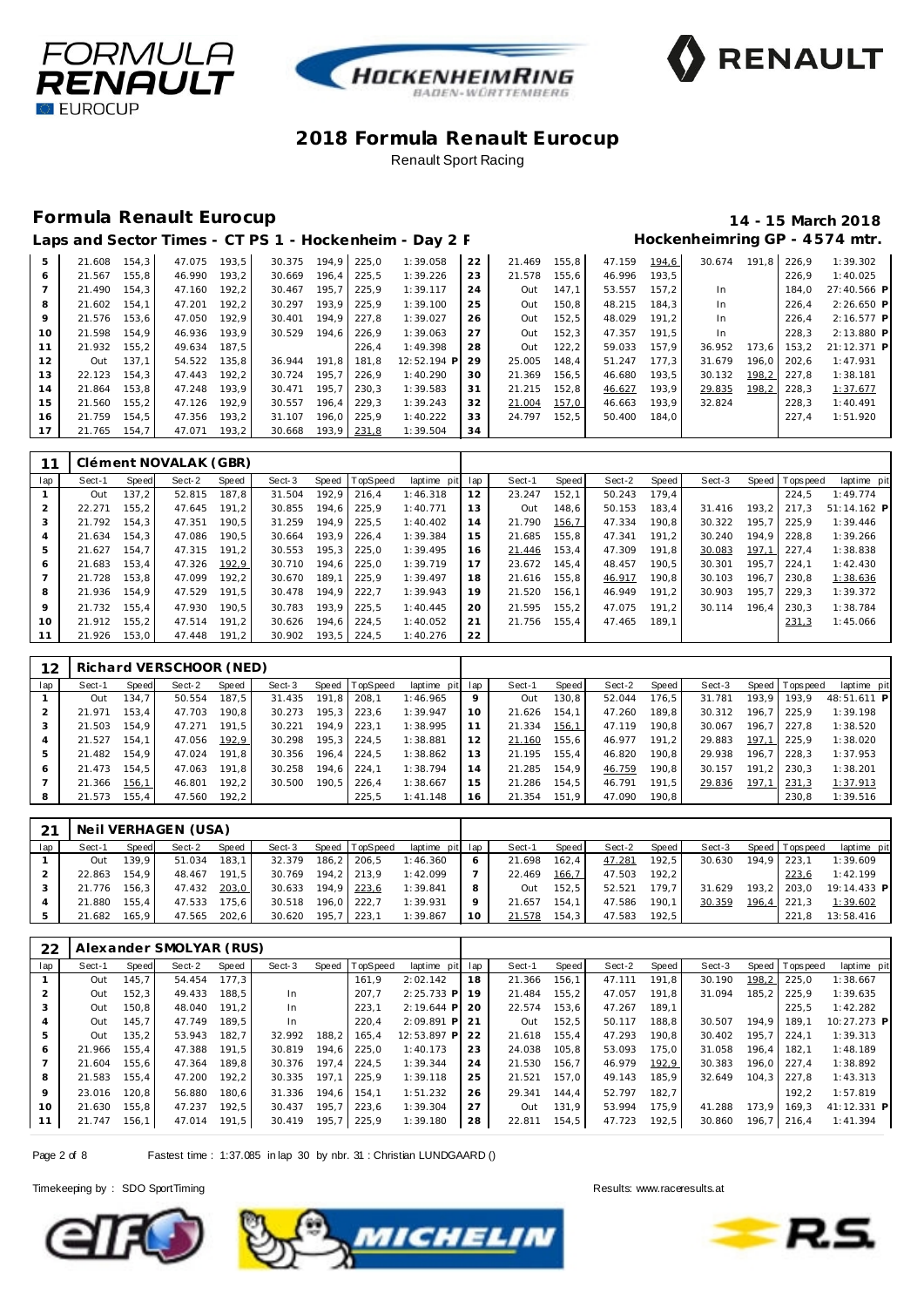





#### **Formula Renault Eurocup 14 - 15 March 2018**

# Hockenheimring GP - 4574 mtr.

| Laps and Sector Times - CT PS 1 - Hockenheim - Day 2 F |  |
|--------------------------------------------------------|--|
|--------------------------------------------------------|--|

| 12 <sub>1</sub> | 21.689     | $155.8$ I | 46.996 191.5 |       | 30.362 |       | 196.0 225.5   | 1:39.047                          | 29 <sub>1</sub> | 21.657 156,7 |       | 52.356 | 172.5                  | 30.868 | 196.4 179.4 |             | 1:44.881 |
|-----------------|------------|-----------|--------------|-------|--------|-------|---------------|-----------------------------------|-----------------|--------------|-------|--------|------------------------|--------|-------------|-------------|----------|
| 13              | 21.563     | 155.4     | 47.208       | 192.9 |        |       | 225.5         | 1:40.693                          | 30              | 21.420       | 157.0 | 46.706 | $191.8$ $\blacksquare$ | 30.013 | 197.1 228.3 |             | 1:38.139 |
|                 | <b>Out</b> | $133.3$   | 54.424 137.1 |       |        |       |               | 32.418 191.8 165.1 18:37.659 P 31 |                 | 21.289 156,7 |       | 46.538 | 192.5                  | 29.936 | 196.7 228.3 |             | 1:37.763 |
| 15              | 22.237     | 154.3     | 51.335       | 175.0 | 31.181 |       | 195.7   191.8 | 1:44.753                          | 32 <sub>1</sub> | 21.205 157,4 |       | 46.724 | 192.5                  | 29.929 |             | 196,4 228,8 | 1:37.858 |
| 16              | 21.554     | 156.3     | 48.261       | 185.9 | 30.362 |       | 196.0 224.5   | 1:40.177                          | 33              | 21.247       | 157,4 | 46.582 | 192.5                  | 29.861 |             | 196,7 228,8 | 1:37.690 |
|                 | 21.518     | 155.6     | 47.070 191.8 |       | 30.273 | 196.7 | 225.9         | 1:38.861                          | 34              | 21.168       | 157,4 | 48.321 | 174.8                  |        |             | 228.8       | 1:45.195 |

| 23  |        |       | Thomas NEUBAUER (FRA) |       |        |       |                |                 |     |        |       |        |       |        |       |                 |             |
|-----|--------|-------|-----------------------|-------|--------|-------|----------------|-----------------|-----|--------|-------|--------|-------|--------|-------|-----------------|-------------|
| lap | Sect-1 | Speed | Sect-2                | Speed | Sect-3 |       | Speed TopSpeed | laptime pit     | lap | Sect-1 | Speed | Sect-2 | Speed | Sect-3 |       | Speed Tops peed | laptime pit |
|     | Out    | 129.2 | 51.601                | 177,3 | 32.532 | 191,8 | 213,0          | 1:47.027        | 16  | 23.841 | 151,3 | 47.706 | 186,9 | 31.609 | 193,5 | 225,5           | 1:43.156    |
| 2   | 22.773 | 151.9 | 47.990                | 186,5 | 31.391 | 194,2 | 222,7          | 1:42.154        | 17  | 21.759 | 153,2 | 47.864 | 189,8 | 30.704 | 194.2 | 225,9           | 1:40.327    |
| 3   | 22.105 | 153.0 | 47.448                | 189.5 | 30.902 | 193.5 | 224.5          | 1:40.455        | 18  | 21.757 | 155,6 | 47.191 | 189,5 | 30.511 | 195.7 | 228.3           | 1:39.459    |
| 4   | 22.188 | 151,3 | 47.312                | 190,5 | 30.742 | 194,9 | 224,1          | 1:40.242        | 19  | 21.741 | 154,1 | 47.320 | 190,5 | 30.523 | 195,7 | 227,4           | 1:39.584    |
| 5   | 21.986 | 153.4 | 47.363                | 190,8 | 30.823 | 194,6 | 225,0          | 1:40.172        | 20  | 21.529 | 154,5 | 47.254 | 190.1 | 30.440 | 194,9 | 229,3           | 1:39.223    |
| 6   | 21.820 | 154.5 | 47.328                | 190,5 | 30.756 | 194,2 | 225,0          | 1:39.904        | 21  | 21.525 | 153,8 | 47.028 | 191,2 | 30.379 | 194.9 | 227,4           | 1:38.932    |
|     | 21.862 | 154.9 | 47.138                | 191.2 | 31.610 | 192.5 | 225,0          | 1:40.610        | 22  | 21.805 | 146,3 | 47.482 | 190,1 |        |       | 227.4           | 1:41.785    |
| 8   | 22.389 | 154.7 | 47.630                | 189.8 |        |       | 225,5          | 1:43.494        | 23  | Out    | 131,2 | 58.097 | 184,3 | 35.281 | 162,9 | 170.3           | 17:07.059 P |
| 9   | Out    | 153.4 | 48.189                | 189.8 | 31.095 | 193.9 | 221.3          | 12:01.623 P     | 24  | 24.269 | 142,5 | 53.226 | 188.5 | 31.391 | 194.9 | 202,2           | 1:48.886    |
| 10  | 22.245 | 153,8 | 47.651                | 189,8 | 30.765 | 195,7 | 225,0          | 1:40.661        | 25  | 23.675 | 144,2 | 48.818 | 181,8 | 31.486 | 196,0 | 225,9           | 1:43.979    |
| 11  | 21.878 | 155.4 | 47.414                | 192,2 | 30.583 | 194,9 | 224,1          | 1:39.875        | 26  | 21.533 | 155,8 | 46.836 | 192,2 | 30.063 | 196,7 | 228,3           | 1:38.432    |
| 12  | 21.875 | 154.5 | 47.569                | 192,5 | 30.472 | 195,7 | 223,6          | 1:39.916        | 27  | 21.570 | 155,6 | 47.054 | 191,5 | 30.162 | 194.6 | 226.9           | 1:38.786    |
| 13  | 21.852 | 155,2 | 47.030                | 192,2 | 30.528 | 193.9 | 225,0          | 1:39.410        | 28  | 21.503 | 154,9 | 46.716 | 192,2 | 30.408 | 193.9 | 227,8           | 1:38.627    |
| 14  | 21.715 | 154.7 | 47.154                | 191,8 |        |       | 224.5          | 1:44.905        | 29  | 21.429 | 154,3 | 52.771 | 185,9 | 31.080 | 194.2 | 228,8           | 1:45.280    |
| 15  | Out    | 133,7 | 51.199                | 179.7 | 33.690 | 145,0 | 216,0          | $1:00:58.155$ P | 30  | 21.584 | 155,6 | 47.824 | 189,8 |        |       | 227,4           | 1:45.495    |

| 24  |        |       | Frank BIRD (GBR) |       |        |       |                |              |     |        |       |          |       |        |       |                |                     |
|-----|--------|-------|------------------|-------|--------|-------|----------------|--------------|-----|--------|-------|----------|-------|--------|-------|----------------|---------------------|
| lap | Sect-1 | Speed | Sect-2           | Speed | Sect-3 |       | Speed TopSpeed | laptime pit  | lap | Sect-1 | Speed | Sect-2   | Speed | Sect-3 |       | Speed Topspeed | laptime pit         |
|     | Out    | 135.5 | 51.633           | 182.1 | 32.295 | 190.1 | 193.5          | 1:47.526     | 13  | 21.731 | 155.6 | 47.263   | 191.5 | 34.597 | 193.2 | 224.5          | 1:43.591            |
|     | 22.799 | 155.4 | 49.432           | 183.7 |        |       | 220.4          | 1:47.587     | 14  | 21.853 | 155.4 | 47.358   | 191.2 | 30.709 | 194.9 | 223.6          | 1:39.920            |
| 3   | Out    | 147.1 | 48.568           | 186.5 | In.    |       | 219.5          | $6:17.538$ P | 15  | 21.897 | 156.3 | 47.176   | 191.2 | 30.833 | 194.6 | 222.7          | 1:39.906            |
| 4   | Out    | 154.1 | 48.513           | 188.8 | 31.460 | 192.5 | 209.3          | $6:09.678$ P | 16  | 23.100 | 156.5 | 47.266   | 180.6 | 37.769 | 193.2 | 225.5          | 1:48.135            |
| 5   | 22.208 | 154.7 | 47.284           | 190.8 | 30.687 | 194.9 | 225.9          | 1:40.179     | 17  | 22.104 | 153.8 | 48.124   | 190.1 |        |       | 226.4          | 1:43.669            |
| 6   | 21.747 | 155.6 | 47.326           | 190.8 | 30.756 | 194.9 | 225.5          | 1:39.829     | 18  | Out    | 137.1 | 53.347   | 179.4 | 32.890 | 180.6 |                | 193.5 : 01:15.767 P |
|     | 21.781 | 156.1 | 47.176           | 190.8 | 30.723 | 194.2 | 227.4          | 1:39.680     | 19  | 23.148 | 156.5 | 48.424   | 186,9 | 31.249 | 194.6 | 218.2          | 1:42.821            |
| 8   | 21.812 | 156,5 | 47.409           | 190.5 | 30.860 | 195,7 | 226.4          | 1:40.081     | 20  | 21.606 | 156.7 | 46.906   | 192,2 | 30.276 | 196,4 | 227.4          | 1:38.788            |
| 9   | 22.730 | 157.0 | 47.431           | 190.1 |        |       | 225.9          | 1:44.118     | 21  | 22.711 | 157,2 | 49.528   | 191.8 | 30.849 | 195.3 | 199.3          | 1:43.088            |
| 10  | Out    | 141.9 | 51.234           | 182.7 | 32.499 | 186.5 | 192.9          | 24:42.149 P  | 22  | 21.508 | 155.6 | 1:03.002 | 108.7 | 41.636 | 193.2 | 227.8          | 2:06.146            |
| 11  | 23.372 | 155.8 | 50.067           | 178.8 | 31.333 | 193.9 | 217.3          | 1:44.772     | 23  | 21.926 | 155.6 | 47.024   | 191.8 | 30.394 | 197,1 | 227.4          | 1:39.344            |
| 12  | 21.921 | 155.4 | 47.577           | 190.8 | 30.816 | 193.9 | 221.8          | 1:40.314     | 24  |        |       |          |       |        |       |                |                     |

| 31  |        |       | Christian LUNDGAARD (DEN) |       |        |       |          |                |     |        |       |        |       |        |       |             |             |
|-----|--------|-------|---------------------------|-------|--------|-------|----------|----------------|-----|--------|-------|--------|-------|--------|-------|-------------|-------------|
| lap | Sect-1 | Speed | Sect-2                    | Speed | Sect-3 | Speed | TopSpeed | laptime<br>pit | lap | Sect-1 | Speed | Sect-2 | Speed | Sect-3 | Speed | T ops pee d | laptime pit |
|     | Out    | 142,7 | 50.111                    | 183,1 |        |       | 212,6    | 1:55.540       | 17  | 21.793 | 155,8 | 47.214 | 190,8 | 30.500 | 194.9 | 226,4       | 1:39.507    |
|     | Out    | 152,3 | 48.077                    | 185,9 | In.    |       | 217,7    | $2:13.718$ P   | 18  | 21.484 | 156,7 | 47.136 | 190,8 | 30.290 | 196,0 | 225,5       | 1:38.910    |
| 3   | Out    | 155,6 | 47.388                    | 191.5 | In.    |       | 223,1    | $2:43.709$ P   | 19  | 21.519 | 157,4 | 47.029 | 192,5 | 30.129 | 197.4 | 225,9       | 1:38.677    |
|     | Out    | 156,3 | 47.340                    | 192,5 | 30.299 | 195,7 | 223,6    | 2:29.079 P     | 20  | 21.486 | 156,7 | 46.950 | 192,2 | 30.122 | 196,7 | 225,0       | 1:38.558    |
| 5   | 21.426 | 158.1 | 46.916                    | 192.9 | 30.080 | 196.0 | 224,5    | 1:38.422       | 21  | 21.640 | 157.2 | 46.916 | 191.8 | 30.270 | 196.4 | 227.8       | 1:38.826    |
| 6   | 21.384 | 158,4 | 46.961                    | 193,2 | 30.216 | 194.9 | 224,5    | 1:38.561       | 22  | 21.391 | 156,5 | 46.885 | 191.8 | 30.203 | 196.7 | 226,9       | 1:38.479    |
|     | 21.457 | 155.8 | 46.934                    | 191.8 | 30.152 | 197.8 | 225,5    | 1:38.543       | 23  | 21.611 | 157.2 | 47.272 | 190.8 | 30.929 | 196.0 | 231.3       | 1:39.812    |
| 8   | 21.420 | 155,2 | 47.427                    | 191,5 | 30.260 | 196.0 | 225,5    | 1:39.107       | 24  | 21.773 | 156,5 | 46.983 | 190,5 | 30.240 | 195,3 | 232,3       | 1:38.996    |
| 9   | 21.554 | 157.0 | 47.057                    | 191.8 | 30.231 | 196.7 | 224,5    | 1:38.842       | 25  | 21.384 | 156,5 | 46.800 | 191.8 | 30.096 | 195.7 | 229.8       | 1:38.280    |
| 10  | 21.490 | 155,8 | 47.139                    | 189.5 | 30.395 | 196,0 | 224,5    | 1:39.024       | 26  | 21.423 | 157,2 | 46.843 | 191,2 |        |       | 227,8       | 1:39.980    |
| 11  | 21.496 | 155,2 | 46.977                    | 191,8 | 30.236 | 194.2 | 224,5    | 1:38.709       | 27  | Out    | 139,9 | 55.815 | 181,8 | 32.799 | 188,2 | 215,6       | 33:57.357 P |
| 12  | 21.650 | 155,4 | 47.045                    | 192.9 | 30.446 | 194.2 | 225,0    | 1:39.141       | 28  | 22.614 | 153,0 | 53.042 | 186,5 | 30.439 | 195,7 | 156,1       | 1:46.095    |
| 13  | 21.642 | 155,8 | 46.993                    | 193,2 | 30.313 | 196,0 | 225,5    | 1:38.948       | 29  | 21.250 | 158,1 | 46.607 | 192,9 | 29.605 | 199,6 | 227,4       | 1:37.462    |
| 14  | 21.629 | 154.7 | 47.287                    | 189.5 |        |       | 224,5    | 1:41.483       | 30  | 21.081 | 157,0 | 46.374 | 193,2 | 29.630 | 197.8 | 230,8       | 1:37.085    |
| 15  | Out    | 150,6 | 49.063                    | 184,9 | 31.449 | 193,9 | 214,7    | 35:59.632 P    | 31  | 21.073 | 158,6 | 46.333 | 193,9 | 33.787 | 196.7 | 228,3       | 1:41.193    |
| 16  | 24.763 | 95,0  | 49.368                    | 187,5 | 30.606 | 193.9 | 219.1    | 1:44.737       | 32  | 21.108 | 158.4 | 46.572 | 193,9 |        |       | 227,8       | 1:39.444    |

Page 3 of 8 Fastest time : 1:37.085 in lap 30 by nbr. 31 : Christian LUNDGAARD ()





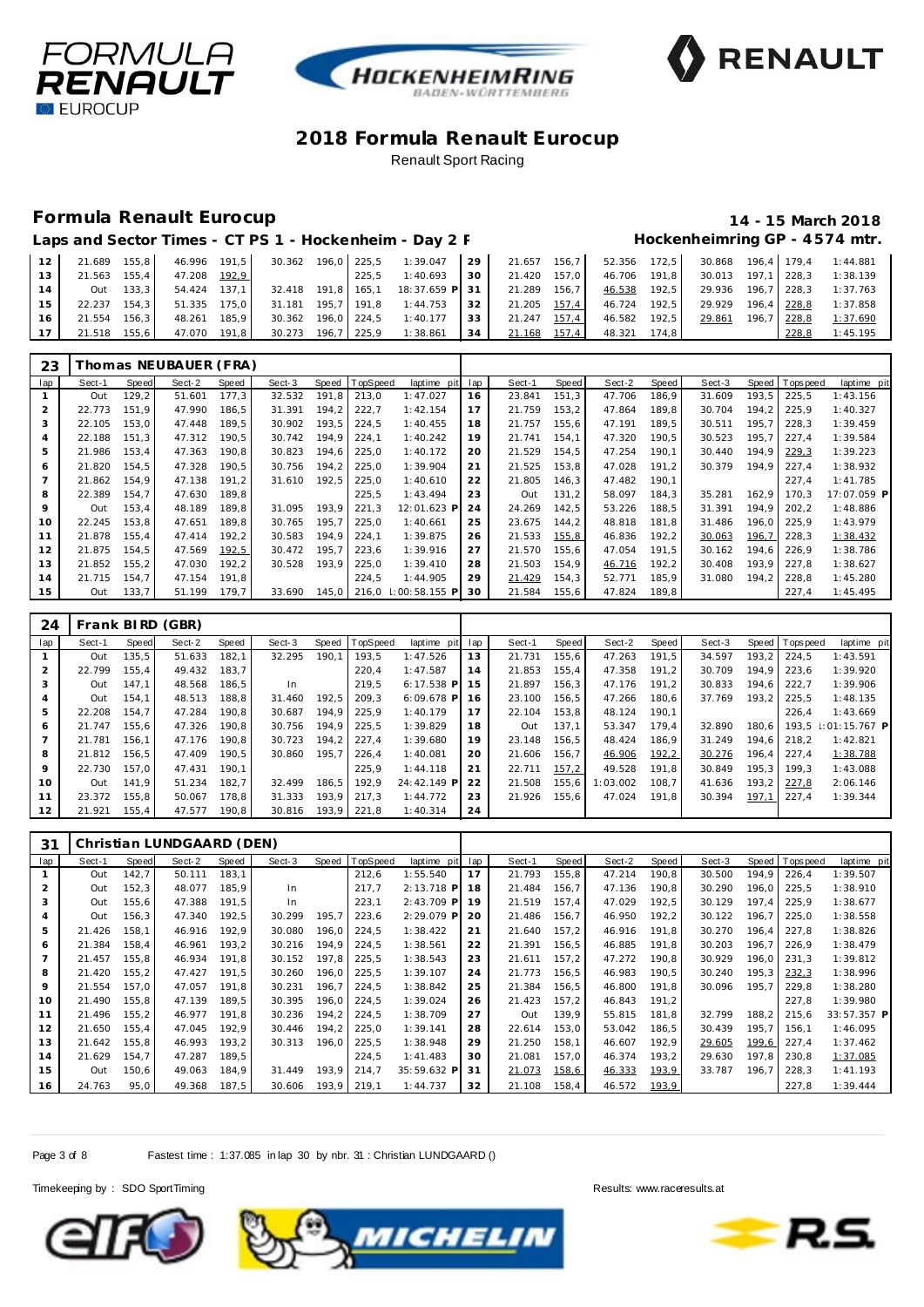





### **Formula Renault Eurocup 14 - 15 March 2018**

Laps and Sector Times - CT PS 1 - Hockenheim - Day 2 F M Session Muscle Hockenheimring GP - 4574 mtr.

| 32             |        |        | Alex PERONI (AUS) |       |        |       |          |                 |     |        |       |        |       |        |       |          |             |
|----------------|--------|--------|-------------------|-------|--------|-------|----------|-----------------|-----|--------|-------|--------|-------|--------|-------|----------|-------------|
| lap            | Sect-1 | Speed  | Sect-2            | Speed | Sect-3 | Speed | TopSpeed | laptime<br>pitl | lap | Sect-1 | Speed | Sect-2 | Speed | Sect-3 | Speed | Topspeed | laptime pit |
|                | Out    | 141.9  | 51.431            | 181,5 | 32.021 | 187.8 | 214.7    | 1:47.182        | 15  | Out    | 137,1 | 49.541 | 184,3 | 31.389 | 189.8 | 217.3    | 10:05.146 P |
| $\overline{2}$ | 22.141 | 157,0  | 47.716            | 191,2 | 30.803 | 195,7 | 218,2    | 1:40.660        | 16  | 22.010 | 155,6 | 47.621 | 189,1 | 30.338 | 195.7 | 221.3    | 1:39.969    |
| 3              | 21.676 | 156,5  | 47.066            | 192,2 | 30.534 | 194,2 | 223,6    | 1:39.276        | 17  | 21.336 | 157,7 | 46.780 | 191,2 | 30.436 | 196,7 | 228,3    | 1:38.552    |
| 4              | 21.688 | 157,7  | 46.923            | 192,2 | 30.353 | 194.2 | 224.5    | 1:38.964        | 18  | 21.343 | 156,7 | 46.767 | 191.2 | 31.263 | 196.0 | 230,3    | 1:39.373    |
| 5              | 21.636 | 156.7  | 46.793            | 192,9 | 30.360 | 194.6 | 225,9    | 1:38.789        | 19  | 21.372 | 156,3 | 46.872 | 192,5 | 30.047 | 196.4 | 230,3    | 1:38.291    |
| 6              | 21.556 | 157,4  | 46.822            | 193,5 | 30.421 | 195,7 | 225,9    | 1:38.799        | 20  | 23.614 | 146,3 | 48.535 | 190,5 | 30.519 | 196.0 | 228,3    | 1:42.668    |
|                | 21.656 | 157.2  | 47.054            | 193,5 | 30.444 | 195.7 | 226,4    | 1:39.154        | 21  | 21.614 | 157.0 | 46.891 | 192,2 |        |       | 229.8    | 1:40.953    |
| 8              | 21.652 | 156,5  | 46.869            | 192,2 |        |       | 226.4    | 1:41.793        | 22  | Out    | 133,3 | 50.604 | 185,9 | 31.765 | 189.5 | 208.5    | 11:04.856 P |
| 9              | Out    | 150.6  | 48.873            | 140,3 | 32.717 | 194.9 | 219.1    | 25:15.819 P     | 23  | 22.415 | 156,1 | 48.179 | 148.1 | 31.100 | 195.7 | 222.7    | 1:41.694    |
| 10             | 21.820 | 154.9  | 47.105            | 189,5 | 30.689 | 194.6 | 228.8    | 1:39.614        | 24  | 21.430 | 156.5 | 46.749 | 192.5 | 30.153 | 196.4 | 228.8    | 1:38.332    |
| 11             | 21.761 | 156.1  | 48.150            | 188,5 | 31.095 | 192.9 | 226,9    | 1:41.006        | 25  | 21.322 | 157,2 | 46.727 | 193,2 | 30.115 | 196.4 | 228,8    | 1:38.164    |
| 12             | 21.619 | 155.2  | 47.137            | 189.1 | 30.598 | 196.0 | 228.3    | 1:39.354        | 26  | 21.280 | 157.2 | 46.737 | 192.9 | 30.171 | 193.2 | 229.3    | 1:38.188    |
| 13             | 21.609 | 156,3  | 46.952            | 190,5 | 30.604 | 196,4 | 229,8    | 1:39.165        | 27  | 22.449 | 150,8 | 49.095 | 188,2 |        |       | 227,8    | 1:49.190    |
| 14             | 21.650 | 156, 5 | 46.889            | 192,2 |        |       | 231,3    | 1:41.039        | 28  |        |       |        |       |        |       |          |             |

| 33             |        |       | Max DEFOURNY (BEL) |       |        |       |          |             |     |        |       |        |       |        |       |                |             |
|----------------|--------|-------|--------------------|-------|--------|-------|----------|-------------|-----|--------|-------|--------|-------|--------|-------|----------------|-------------|
| lap            | Sect-1 | Speed | Sect-2             | Speed | Sect-3 | Speed | TopSpeed | laptime pit | lap | Sect-1 | Speed | Sect-2 | Speed | Sect-3 |       | Speed Topspeed | laptime pit |
|                | Out    | 139.7 | 52.785             | 169,5 | 34.175 | 166,2 | 190,1    | 1:49.754    | 16  | 21.459 | 154,3 | 47.096 | 190,1 | 30.461 | 194,2 | 227,4          | 1:39.016    |
|                | 24.141 | 153,2 | 50.002             | 178,5 | 31.747 | 193,5 | 212,6    | 1:45.890    | 17  | 21.489 | 155,4 | 47.091 | 191,2 | 30.222 | 196.4 | 226,4          | 1:38.802    |
| 3              | 22.621 | 155,4 | 47.140             | 191,8 | 30.462 | 196,7 | 224,1    | 1:40.223    | 18  | 21.521 | 155,4 | 47.013 | 191,5 |        |       | 228,3          | 1:40.436    |
| $\overline{A}$ | 21.471 | 154,7 | 47.062             | 192,5 | 31.589 | 194,9 | 225,9    | 1:40.122    | 19  | Out    | 143,2 | 49.811 | 184,0 | 31.615 | 194,2 | 204,5          | 12:58.582 P |
| 5              | 21.676 | 155,4 | 48.322             | 186,9 | 30.625 | 193,5 | 226,9    | 1:40.623    | 20  | 22.060 | 155,6 | 47.581 | 190,1 | 30.797 | 194.6 | 226,9          | 1:40.438    |
| 6              | 21.779 | 156.7 | 47.473             | 189,1 | 30.206 | 195,7 | 225,0    | 1:39.458    | 21  | 22.068 | 154,7 | 47.184 | 190,8 | 30.454 | 195,3 | 227,8          | 1:39.706    |
|                | 21.576 | 154,5 | 47.032             | 193,5 | 30.079 | 197,1 | 226,4    | 1:38.687    | 22  | 21.719 | 155,4 | 47.288 | 191.8 | 30.534 | 195,7 | 228,8          | 1:39.541    |
| 8              | 21.435 | 155,2 | 47.031             | 192,5 | 30.232 | 196,0 | 225,0    | 1:38.698    | 23  | 21.657 | 155,8 | 47.105 | 191,2 | 30.379 | 195,3 | 228,8          | 1:39.141    |
| 9              | 21.466 | 158,1 | 47.171             | 192,5 |        |       | 224,5    | 1:40.359    | 24  | 21.653 | 156,3 | 47.167 | 192,2 | 30.456 | 192,5 | 229,3          | 1:39.276    |
| 10             | Out    | 139,2 | 53.541             | 177,3 | 33.401 | 189.1 | 192,2    | 44:08.609 P | 25  | 21.655 | 157.4 | 59.056 | 141.0 |        |       | 228.8          | 2:01.918    |
| 11             | 23.338 | 149.6 | 49.344             | 184.3 | 31.586 | 194.6 | 212,2    | 1:44.268    | 26  | Out    | 143,4 | 51.528 | 168,5 | 33.423 | 192.2 | 191.8          | 18:44.245 P |
| 12             | 21.743 | 156.1 | 47.459             | 192,2 | 30.415 | 196.0 | 227,4    | 1:39.617    | 27  | 22.027 | 154.5 | 47.603 | 188,5 | 31.626 | 193.2 | 224.5          | 1:41.256    |
| 13             | 21.499 | 155,6 | 46.984             | 191,8 | 30.421 | 194.2 | 226,4    | 1:38.904    | 28  | 21.816 | 154,9 | 47.344 | 192.5 | 30.758 | 190,5 | 225,5          | 1:39.918    |
| 14             | 21.505 | 155,8 | 47.220             | 191,5 | 30.155 | 197,1 | 226,4    | 1:38.880    | 29  | 21.797 | 155,4 | 47.526 | 189,1 |        |       | 226,9          | 1:44.301    |
| 15             | 21.600 | 156,3 | 47.092             | 191,5 | 30.374 | 197,4 | 226,9    | 1:39.066    | 30  |        |       |        |       |        |       |                |             |

| 41  |        |       | Oscar PIASTRI (AUS) |       |        |       |          |              |     |        |       |        |       |        |       |          |             |
|-----|--------|-------|---------------------|-------|--------|-------|----------|--------------|-----|--------|-------|--------|-------|--------|-------|----------|-------------|
| lap | Sect-1 | Speed | Sect-2              | Speed | Sect-3 | Speed | TopSpeed | laptime pit  | lap | Sect-1 | Speed | Sect-2 | Speed | Sect-3 | Speed | Topspeed | laptime pit |
|     | Out    | 139.0 | 51.055              | 165,9 |        |       | 212,6    | 1:49.070     | 15  | 21.499 | 156,3 | 47.008 | 191,8 | 30.297 | 197.1 | 227.8    | 1:38.804    |
| 2   | Out    | 153.0 | 48.953              | 188.2 | In.    |       | 219,5    | $2:18.176$ P | 16  | 21.513 | 156.3 | 46.922 | 192.5 | 30.329 | 197.1 | 227.8    | 1:38.764    |
| 3   | Out    | 153,6 | 47.852              | 191,5 | 30.771 | 190,5 | 222,7    | $2:10.164$ P | 17  | 21.430 | 156,3 | 47.112 | 192,2 | 30.291 | 196.7 | 225,0    | 1:38.833    |
| 4   | 21.872 | 154.7 | 47.611              | 191,5 | 30.622 | 196,0 | 225,0    | 1:40.105     | 18  | 21.440 | 155,2 | 46.962 | 191.8 | 30.284 | 195.7 | 230,8    | 1:38.686    |
| 5   | 21.700 | 155,6 | 47.499              | 191,5 | 30.480 | 193,2 | 222,7    | 1:39.679     | 19  | 21.409 | 156,3 | 47.006 | 191,2 | 30.471 | 196.4 | 229,8    | 1:38.886    |
| 6   | 21.638 | 155.6 | 47.345              | 192.5 | 30.523 | 194.6 | 225.0    | 1:39.506     | 20  | 21.475 | 156,1 | 46.859 | 190.8 | 30.333 | 195.7 | 229.3    | 1:38.667    |
|     | 21.630 | 155,4 | 47.242              | 191,5 | 30.422 | 194,6 | 225,9    | 1:39.294     | 21  | 21.517 | 156,7 | 47.162 | 191.2 | 30.418 | 196.4 | 230,3    | 1:39.097    |
| 8   | 21.574 | 155,6 | 47.151              | 191,5 | 30.700 | 194,9 | 226,4    | 1:39.425     | 22  | 21.684 | 156,3 | 46.887 | 192,5 | 30.209 | 197.4 | 230.3    | 1:38.780    |
| 9   | 21.521 | 155.6 | 47.082              | 192.9 | 30.474 | 194.6 | 228.8    | 1:39.077     | 23  | 22.008 | 156,1 | 47.091 | 192.2 |        |       | 228.3    | 1:40.229    |
| 10  | 21.557 | 154.1 | 47.175              | 191.8 | 30.799 | 193.9 | 227,4    | 1:39.531     | 24  | Out    | 135,0 | 51.401 | 187.2 | 31.360 | 194.6 | 212,2    | 27:46.666 P |
| 11  | 21.675 | 155.4 | 47.149              | 192.5 | 30.514 | 195.3 | 229.8    | 1:39.338     | 25  | 22.194 | 155.8 | 47.649 | 190.8 | 30.168 | 197.1 | 224.5    | 1:40.011    |
| 12  | 21.597 | 155,4 | 47.124              | 191.5 | 30.476 | 194.6 | 226,9    | 1:39.197     | 26  | 21.456 | 156,7 | 46.878 | 192,2 | 30.037 | 197.1 | 227,8    | 1:38.371    |
| 13  | 21.488 | 156.1 | 46.990              | 192,5 | 30.340 | 194.9 | 229,3    | 1:38.818     | 27  | 21.288 | 157,2 | 46.699 | 193,5 | 30.044 | 196.7 | 228,3    | 1:38.031    |
| 14  | 21.566 | 56.7  | 47.136              | 191,5 | 30.443 | 196.0 | 225,9    | 1:39.145     | 28  | 21.978 | 157,7 | 48.648 | 190,8 |        |       | 229,8    | 1:45.798    |

| 42  |        |       | Alexander VARTANYAN (RUS) |       |                    |             |                |                 |    |              |       |              |       |                    |             |                       |             |
|-----|--------|-------|---------------------------|-------|--------------------|-------------|----------------|-----------------|----|--------------|-------|--------------|-------|--------------------|-------------|-----------------------|-------------|
| lap | Sect-1 | Speed | Sect-2                    | Speed | Sect-3             |             | Speed TopSpeed | laptime pit lap |    | Sect-1       | Speed | Sect-2       | Speed |                    |             | Sect-3 Speed Topspeed | laptime pit |
|     | Out    | 132,5 | 51.342 179.4              |       |                    |             | 210.9          | 1:49.316        | 15 | 21.525       | 155,8 | 47.106       | 190,8 | 30.434 196.4 227.4 |             |                       | 1:39.065    |
|     | Out    | 150.0 | 48.444 190,1              |       | -In                |             | 220.9          | 2:14.559 P 16   |    | 21.877       | 155,6 | 47.066 191,2 |       | 30.782 193,2 229,8 |             |                       | 1:39.725    |
|     | Out    | 152.3 | 47.940 191.2              |       | 31.107             |             | 192.5 223.1    | 2:08.300 P 17   |    | 21.601       | 155.4 | 47.195 191.8 |       | 30.479             | 196.0 227.8 |                       | 1:39.275    |
|     | 22.084 | 154.3 | 47.425 191,2              |       | 30.829             | 193,2 224,1 |                | 1:40.338        | 18 | 21.622 155,2 |       | 47.222 190.8 |       | 30.529             | 193,9 228,3 |                       | 1:39.373    |
| 5   | 21.689 | 155.2 | 47.431 191,2              |       | 30.675             | 193,9 223,1 |                | 1:39.795        | 19 | 21.723 155,4 |       | 47.015 191,2 |       | 30.690             | 194,6 228,8 |                       | 1:39.428    |
| 6   | 21.708 | 154.9 | 47.368 190,5              |       | 30.740 192,9 224,5 |             |                | 1:39.816        | 20 | 21.654 155,4 |       | 47.079       | 190,5 | 30.978 195,3 230,8 |             |                       | 1:39.711    |

Page 4 of 8 Fastest time : 1:37.085 in lap 30 by nbr. 31 : Christian LUNDGAARD ()





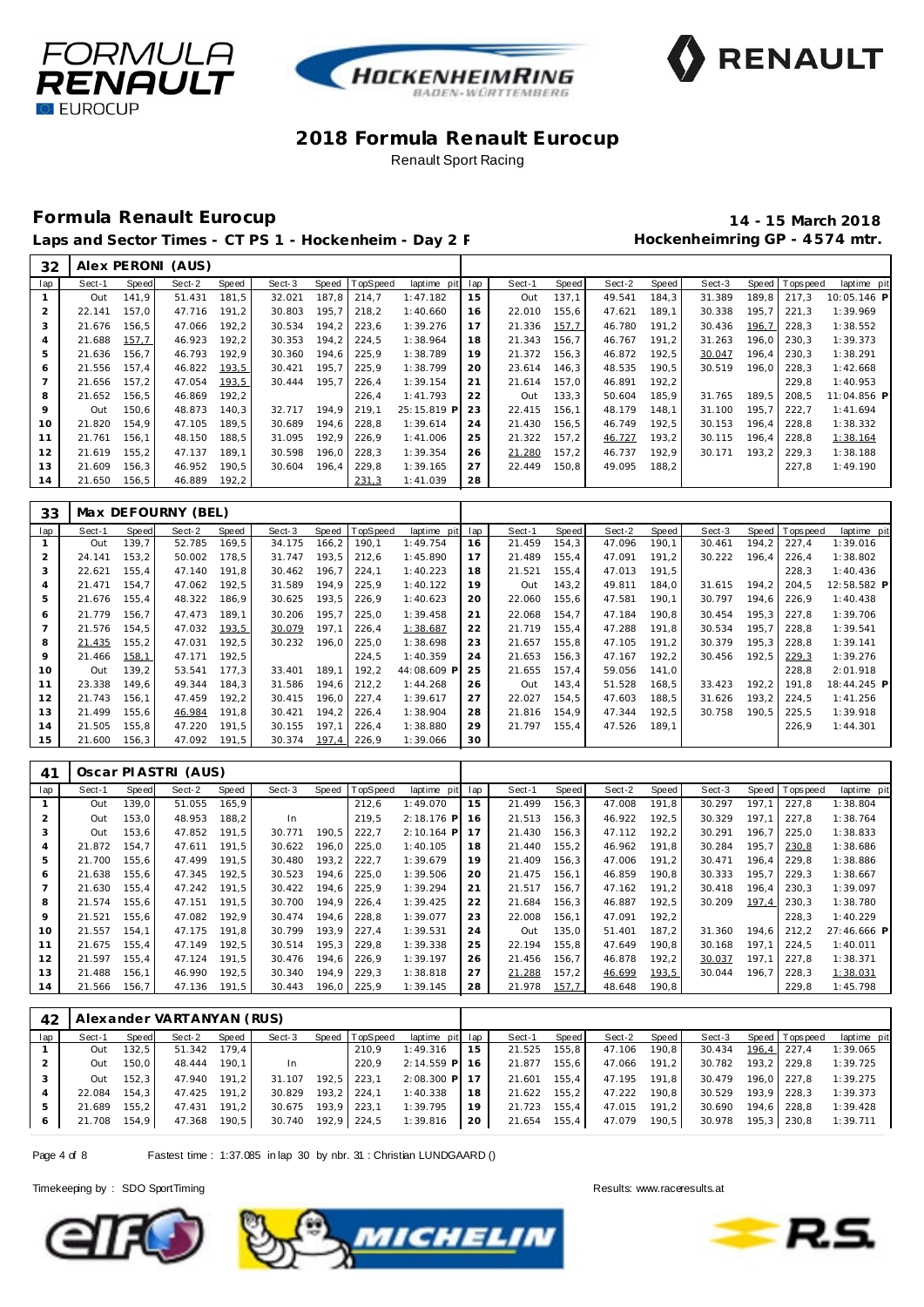





# **Formula Renault Eurocup 14 - 15 March 2018**

|                 |        |       |        |       |        |         |       | Laps and Sector Times - CT PS 1 - Hockenheim - Day 2 F |    |        |        |        |       |        |       |       | Hockenheimring GP - 4574 mtr. |
|-----------------|--------|-------|--------|-------|--------|---------|-------|--------------------------------------------------------|----|--------|--------|--------|-------|--------|-------|-------|-------------------------------|
|                 | 21.880 | 154.7 | 47.391 | 190.1 | 30.554 | 194.6   | 224.1 | 1:39.825                                               | 21 | 21.849 | 155.6  | 47.284 | 191.2 | 30.589 | 195.3 | 231.8 | 1:39.722                      |
| 8               | 21.617 | 154.7 | 47.211 | 191.2 | 30.641 | 193.5   | 225.5 | 1:39.469                                               | 22 | 21.661 | 154.3  | 47.177 | 190.8 | 30.536 | 195.7 | 228.8 | 1:39.374                      |
| 9               | 21.601 | 154.7 | 47.241 | 191.5 | 30.678 | 192.5   | 227.8 | 1:39.520                                               | 23 | 21.884 | 155, 8 | 47.102 | 191.5 |        |       | 228.3 | 1:41.787                      |
| 10 <sup>°</sup> | 21.707 | 155.2 | 47.209 | 191.5 | 30.678 | $195.3$ | 226.9 | 1:39.594                                               | 24 | Out    | 145.0  | 51.379 | 183.7 | 32.438 | 190.5 | 204.5 | 26:29.786 P                   |
|                 | 22.064 | 155.6 | 47.172 | 191.8 | 30.486 | 196.0   | 226.9 | 1:39.722                                               | 25 | 22.479 | 154.1  | 48.491 | 188.5 | 30.847 | 195.3 | 220.4 | 1:41.817                      |
| 12              | 21.745 | 154.5 | 47.283 | 190.8 | 30.480 | $195.3$ | 226.4 | 1:39.508                                               | 26 | 21.403 | 157.0  | 47.183 | 191.5 | 30.273 | 196.0 | 226.9 | 1:38.859                      |
| 13              | 21.654 | 154.7 | 47.101 | 191.2 | 30.519 | 194.9   | 227.8 | 1:39.274                                               | 27 | 21.481 | 157,7  | 46.789 | 193,2 | 30.148 | 196.0 | 226.9 | 1:38.418                      |
| 14              | 21.619 | 155.2 | 47.309 | 190.8 | 30.459 | 195.7   | 225.5 | 1:39.387                                               | 28 | 21.322 | 157.2  | 47.002 | 193,5 |        |       | 229.8 | 1:43.922                      |

| 43             |        |       | Sami TAOUFIK (MAR) |       |        |       |          |              |     |        |       |          |       |        |       |                |             |
|----------------|--------|-------|--------------------|-------|--------|-------|----------|--------------|-----|--------|-------|----------|-------|--------|-------|----------------|-------------|
| lap            | Sect-1 | Speed | Sect-2             | Speed | Sect-3 | Speed | TopSpeed | laptime pit  | lap | Sect-1 | Speed | Sect-2   | Speed | Sect-3 |       | Speed Topspeed | laptime pit |
|                | Out    | 107.6 | 1:00.901           | 174.5 |        |       | 134,8    | 2:09.615     | 16  | 22.025 | 154,3 | 47.647   | 188,8 | 30.931 | 194.6 | 225.9          | 1:40.603    |
| 2              | Out    | 150,2 | 58.357             | 177.0 | In.    |       | 197,1    | $2:34.259$ P | 17  | 21.784 | 154,5 | 47.349   | 189.1 | 30.780 | 195,3 | 227,4          | 1:39.913    |
| 3              | Out    | 150,8 | 48.189             | 187.8 | 31.424 | 193,2 | 220,4    | $2:11.735$ P | 18  | 22.002 | 152,1 | 47.440   | 189.5 | 30.811 | 196,0 | 227.8          | 1:40.253    |
| 4              | 22.030 | 154.5 | 47.790             | 189.5 | 30.978 | 193.2 | 221,3    | 1:40.798     | 19  | 21.982 | 154.1 | 52.895   | 186,2 | 30.857 | 194.6 | 230,3          | 1:45.734    |
| 5              | 24.877 | 156,1 | 47.770             | 188,8 | 31.366 | 189,5 | 223,1    | 1:44.013     | 20  | 21.922 | 154,3 | 51.352   | 189,5 | 30.955 | 193.5 | 227,8          | 1:44.229    |
| 6              | 22.197 | 156,1 | 47.846             | 188,5 | 31.198 | 194,9 | 223,6    | 1:41.241     | 21  | 22.019 | 154,5 | 47.261   | 188,8 | 30.848 | 194.9 | 228.8          | 1:40.128    |
| $\overline{7}$ | 21.918 | 154.3 | 47.642             | 189,5 | 30.947 | 193,2 | 225,0    | 1:40.507     | 22  | 21.596 | 154,1 | 47.371   | 190.1 | 30.639 | 195.7 | 228.8          | 1:39.606    |
| 8              | 21.765 | 153,8 | 47.894             | 189.1 | 31.115 | 194,2 | 226,9    | 1:40.774     | 23  | 22.252 | 154,1 | 47.391   | 189.1 |        |       | 228,3          | 1:43.265    |
| 9              | 22.061 | 153,6 | 47.347             | 190.5 | 31.067 | 193.5 | 225,5    | 1:40.475     | 24  | Out    | 146,9 | 49.615   | 184.9 | 31.764 | 189.8 | 215.1          | 24:16.819 P |
| 10             | 21.842 | 154.1 | 47.577             | 189.1 | 31.019 | 194,9 | 224,5    | 1:40.438     | 25  | 22.448 | 153,8 | 48.573   | 190,5 | 30.625 |       | 196,0 218,2    | 1:41.646    |
| 11             | 21.889 | 153,8 | 52.860             | 185.9 | 31.447 | 192,5 | 224,5    | 1:46.196     | 26  | 21.666 | 156,1 | 46.960   | 193,2 | 30.342 | 196,4 | 227,8          | 1:38.968    |
| 12             | 22.069 | 154,5 | 47.724             | 189.8 | 30.985 | 194,2 | 226,4    | 1:40.778     | 27  | 21.548 | 155,2 | 1:01.043 | 173,9 | 31.368 | 196,4 | 227,4          | 1:53.959    |
| 13             | 21.903 | 154,1 | 47.478             | 189,5 | 31.047 | 193,5 | 225,0    | 1:40.428     | 28  | 21.562 | 155,4 | 46.994   | 191,5 | 30.454 | 194.9 | 227,8          | 1:39.010    |
| 14             | 21.763 | 154.1 | 47.442             | 189.5 | 30.990 | 195,7 | 226,9    | 1:40.195     | 29  | 23.610 | 152,8 | 48.541   | 182,7 |        |       | 226,4          | 1:54.247    |
| 15             | 21.828 | 153,4 | 47.296             | 189,8 | 31.063 | 194.6 | 227,8    | 1:40.187     | 30  |        |       |          |       |        |       |                |             |

| 51             |        |       | Axel MATUS (MEX) |       |        |       |                 |              |     |        |       |        |        |        |       |                |              |
|----------------|--------|-------|------------------|-------|--------|-------|-----------------|--------------|-----|--------|-------|--------|--------|--------|-------|----------------|--------------|
| lap            | Sect-1 | Speed | Sect-2           | Speed | Sect-3 | Speed | <b>TopSpeed</b> | laptime pit  | lap | Sect-1 | Speed | Sect-2 | Speed  | Sect-3 |       | Speed Topspeed | laptime pit  |
|                | Out    | 133,5 | 51.057           | 180.9 |        |       | 212,2           | 1:50.596     | 13  | Out    | 124,7 | 51.910 | 177.6  | 32.949 | 191.2 | 217.7          | 51:15.068 P  |
| $\overline{2}$ | Out    | 148,6 | 48.563           | 188.5 | In.    |       | 220.0           | $2:16.138$ P | 14  | 22.289 | 152.1 | 47.866 | 187.8  | 31.354 | 192.9 | 225.5          | 1:41.509     |
| 3              | Out    | 152.5 | 48.355           | 187.8 | 31.392 | 192.5 | 222.7           | $2:10.215$ P | 15  | 22.068 | 154.9 | 47.622 | 187.5  | 31.962 | 192.9 | 226.9          | 1:41.652     |
| 4              | 22.006 | 155.4 | 47.785           | 189.1 | 31.315 | 192.2 | 222.7           | 1:41.106     | 16  | 22.198 | 154.5 | 47.518 | 189.5  | 32.300 | 192.9 | 227,8          | 1:42.016     |
| 5              | 22.122 | 155,2 | 52.623           | 161.2 |        |       | 222.7           | 1:52.571     | 17  | 22.135 | 154.7 | 47.472 | 189.1  |        |       | 227.4          | 1:42.265     |
| 6              | Out    | 150.0 | 48.862           | 186.9 | 31.299 | 192.9 | 220.4           | 11:28.753 P  | 18  | Out    | 121,3 | 54.919 | 176.5  | 33.880 | 191.2 | 167.4          | $6:09.113$ P |
| $\overline{7}$ | 22.151 | 153.6 | 47.944           | 190.1 | 30.936 | 194,9 | 222.2           | 1:41.031     | 19  | 22.231 | 152.8 | 47.909 | 189.8  | 30.897 | 194.2 | 225.5          | 1:41.037     |
| 8              | 22.022 | 154.9 | 47.558           | 190.8 | 30.947 | 192.9 | 223.6           | 1:40.527     | 20  | 21.896 | 155.6 | 47.461 | 189.8  | 30.835 | 193.5 | 225.9          | 1:40.192     |
| 9              | 21.853 | 154.3 | 47.216           | 190.8 | 30.589 | 194,9 | 225.5           | 1:39.658     | 21  | 21.748 | 155.4 | 47.148 | 190.8  | 30.753 | 194.6 | 227,8          | 1:39.649     |
| 10             | 21.939 | 153.6 | 51.146           | 181.5 | 32.442 | 194,9 | 224.5           | 1:45.527     | 22  | 21.833 | 155.2 | 49.668 | 181.2  | 31.365 | 193.2 | 227,8          | 1:42.866     |
| 11             | 21.984 | 154.1 | 47.415           | 190.1 | 34.721 | 185.6 | 223.1           | 1:44.120     | 23  | 21.825 | 156,3 | 47.333 | 191,5  | 30.698 | 194.6 | 227,8          | 1:39.856     |
| 12             | 24.097 | 150.8 | 48.410           | 188,5 |        |       | 223.1           | 1:45.931     | 24  | 21.658 | 156,1 | 48.208 | 153, 2 |        |       | 227.4          | 1:46.160     |

| 52             |        |       | Xavier LLOVERAS (ESP) |       |        |       |                |              |     |        |       |        |       |        |       |                |             |
|----------------|--------|-------|-----------------------|-------|--------|-------|----------------|--------------|-----|--------|-------|--------|-------|--------|-------|----------------|-------------|
| lap            | Sect-1 | Speed | Sect-2                | Speed | Sect-3 |       | Speed TopSpeed | laptime pit  | lap | Sect-1 | Speed | Sect-2 | Speed | Sect-3 |       | Speed Topspeed | laptime pit |
|                | Out    | 135,8 | 55.997                | 170,6 |        |       | 204,2          | 2:21.876     | 15  | 23.389 | 154,9 | 47.996 | 190,5 | 30.996 | 194.6 | 225,5          | 1:42.381    |
| $\overline{2}$ | Out    | 153,2 | 53.390                | 184.6 | In.    |       | 121.6          | 2:35.082 P   | 16  | 21.745 | 154.9 | 47.499 | 186,5 | 30.779 | 193.5 | 224.1          | 1:40.023    |
| 3              | Out    | 151.9 | 51.807                | 173.1 | 31.814 | 189.5 | 221.3          | $2:22.733$ P | 17  | 22.057 | 156.7 | 47.410 | 188.5 | 30.944 | 194.2 | 225.0          | 1:40.411    |
| 4              | 22.303 | 154.9 | 53.832                | 175,6 |        |       | 169.8          | 1:54.029     | 18  | 22.107 | 154.9 | 47.367 | 188,8 | 30.640 | 194,9 | 225,5          | 1:40.114    |
| 5              | Out    | 142,3 | 49.182                | 186,5 | 33.180 | 191.5 | 217.7          | 11:42.912 P  | 19  | 21.943 | 155,8 | 47.370 | 189.5 | 30.796 | 194.2 | 225,9          | 1:40.109    |
| 6              | 22.315 | 154.1 | 47.817                | 188.2 | 31.032 | 193.9 | 221,8          | 1:41.164     | 20  | 22.018 | 155,6 | 47.453 | 189.1 |        |       | 225.9          | 1:42.575    |
|                | 22.109 | 155.8 | 47.471                | 190,8 | 30.600 | 193.9 | 222,7          | 1:40.180     | 21  | Out    | 151.0 | 48.779 | 184.0 | 31.613 | 191.8 | 222,2          | 40:56.120 P |
| 8              | 21.897 | 155.4 | 49.178                | 188,2 | 30.762 | 193.9 | 224,1          | 1:41.837     | 22  | 22.317 | 155,2 | 47.589 | 187.5 | 30.909 | 193.5 | 225,5          | 1:40.815    |
| 9              | 21.877 | 155.6 | 47.346                | 189.5 | 30.737 | 194,9 | 224,5          | 1:39.960     | 23  | 21.918 | 155.2 | 47.446 | 187.2 | 31.111 | 193.9 | 226.4          | 1:40.475    |
| 10             | 21.855 | 155.6 | 47.402                | 190.1 | 30.901 | 194,9 | 224,1          | 1:40.158     | 24  | 21.844 | 155,2 | 47.224 | 190.5 | 30.823 | 194.6 | 226,9          | 1:39.891    |
| 11             | 21.805 | 154.5 | 47.484                | 190.1 | 30.845 | 194.2 | 225,0          | 1:40.134     | 25  | 21.811 | 156,3 | 47.416 | 188,8 |        |       | 227.4          | 1:43.061    |
| 12             | 21.700 | 157.0 | 47.201                | 190.1 | 30.886 | 193,5 | 225,9          | 1:39.787     | 26  | Out    | 137.6 | 54.811 | 177.6 | 35.664 | 187.8 | 174.2          | 8:17.101 P  |
| 13             | 22.011 | 156,5 | 47.274                | 190.5 | 30.653 | 194,6 | 226,4          | 1:39.938     | 27  | 22.771 | 156,3 | 47.643 | 190.1 | 30.426 | 194.6 | 225,9          | 1:40.840    |
| 14             | 21.824 | 157.7 | 47.748                | 190.5 | 30.810 | 193.9 | 226,4          | 1:40.382     | 28  | 21.666 | 155,8 | 47.250 | 190,8 |        |       | 227.4          | 1:43.792    |

Page 5 of 8 Fastest time : 1:37.085 in lap 30 by nbr. 31 : Christian LUNDGAARD ()





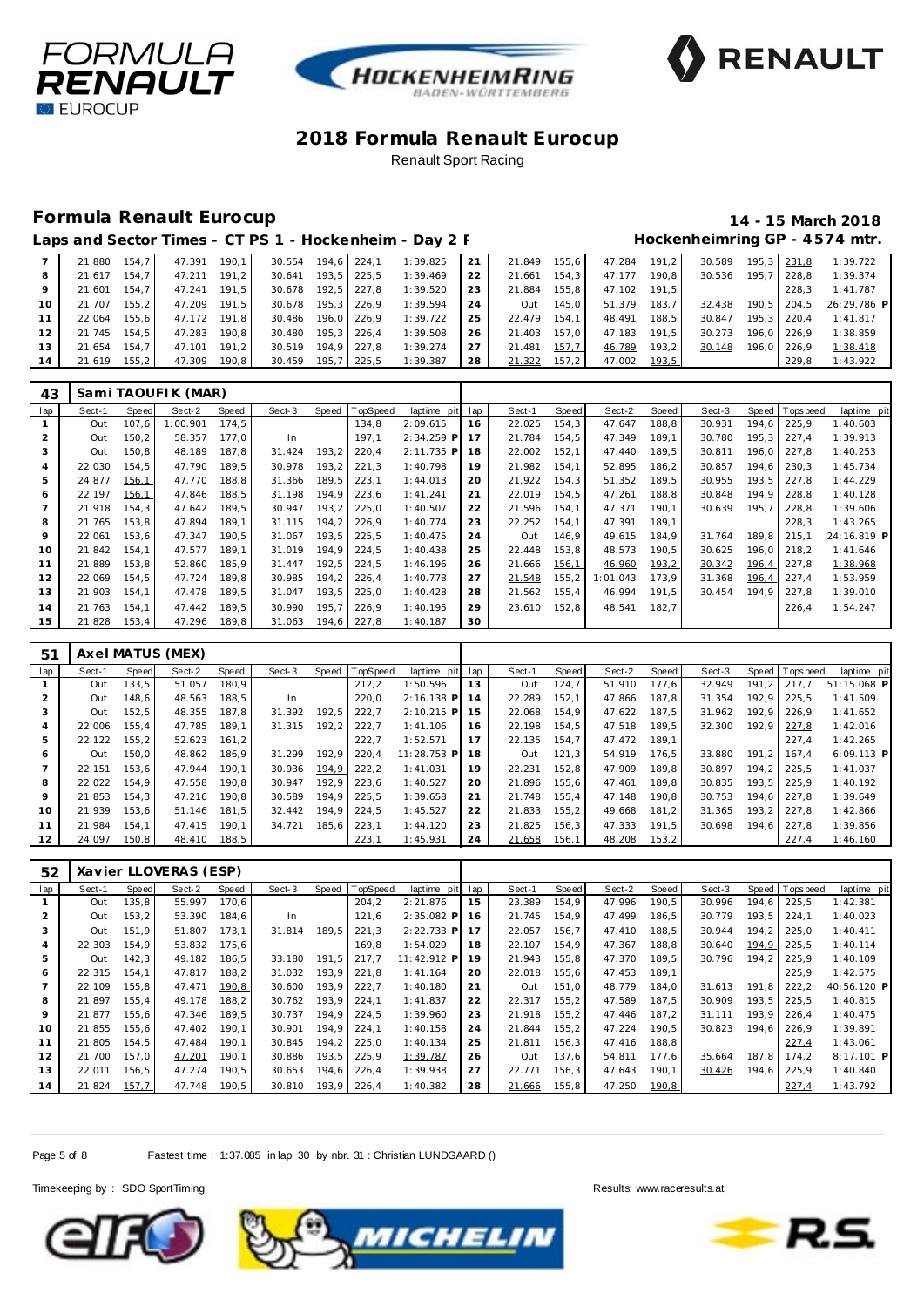





# **Formula Renault Eurocup 14 - 15 March 2018**

Laps and Sector Times - CT PS 1 - Hockenheim - Day 2 F M Session Muscle Hockenheimring GP - 4574 mtr.

| 53  |        |       | Eliseo MARTINEZ (ESP) |       |        |       |          |                |     |        |       |        |       |        |       |                 |             |
|-----|--------|-------|-----------------------|-------|--------|-------|----------|----------------|-----|--------|-------|--------|-------|--------|-------|-----------------|-------------|
| lap | Sect-1 | Speed | Sect-2                | Speed | Sect-3 | Speed | TopSpeed | laptime<br>pit | lap | Sect-1 | Speed | Sect-2 | Speed | Sect-3 |       | Speed Tops peed | laptime pit |
|     | Out    | 135,3 | 54.256                | 133,5 |        |       | 190.5    | 2:07.628       | 15  | Out    | 138,5 | 50.944 | 184,3 | 32.548 | 191.8 | 217.7           | 40:53.004 P |
|     | Out    | 141.7 | 50.038                | 186.2 | In     |       | 218.6    | $2:37.432$ P   | 16  | 22.315 | 154.3 | 47.781 | 189.5 | 31.048 | 194.6 | 225.9           | 1:41.144    |
| 3   | Out    | 144,4 | 50.279                | 184.0 | In.    |       | 220,0    | $4:00.456$ P   | 17  | 22.058 | 154,7 | 47.331 | 190,8 | 30.785 | 194.2 | 227.8           | 1:40.174    |
|     | Out    | 134,2 | 51.219                | 186.9 | 32.263 | 191.2 | 207.3    | 11:31.672 P    | 18  | 22.028 | 155,4 | 47.861 | 188,2 |        |       | 228.8           | 1:44.727    |
| 5   | 22.106 | 154.7 | 47.684                | 191,5 | 30.841 | 194.9 | 223,1    | 1:40.631       | 19  | Out    | 139,9 | 51.039 | 182,7 | 32.058 | 192.2 | 219.5           | 4:32.997 P  |
| 6   | 21.780 | 158,1 | 47.159                | 192,2 | 30.802 | 193,9 | 224,1    | 1:39.741       | 20  | 22.714 | 155,4 | 47.838 | 190,5 | 30.739 | 195.7 | 227.4           | 1:41.291    |
|     | 22.114 | 156.3 | 47.243                | 191.8 | 30.840 | 193.5 | 226,4    | 1:40.197       | 21  | 21.650 | 155.8 | 46.942 | 192,5 | 30.250 | 196.0 | 229.3           | 1:38.842    |
| 8   | 21.657 | 157.9 | 46.933                | 192.9 | 30.586 | 195,3 | 226,4    | 1:39.176       | 22  | 21.454 | 157.4 | 46.873 | 193,2 | 32.823 | 194.9 | 229.8           | 1:41.150    |
| 9   | 21.619 | 157.9 | 47.108                | 192,5 | 30.629 | 194.9 | 226,4    | 1:39.356       | 23  | 21.754 | 151.9 | 49.513 | 183,4 | 31.681 | 195.3 | 230,3           | 1:42.948    |
| 10  | 21.785 | 157.4 | 47.095                | 191,8 | 30.964 | 194,9 | 227,4    | 1:39.844       | 24  | 21.452 | 154,5 | 46.979 | 193,5 | 30.258 | 194.9 | 228,3           | 1:38.689    |
| 11  | 21.931 | 157.4 | 47.094                | 191,8 | 30.771 | 196,7 | 228,3    | 1:39.796       | 25  | 21.547 | 157.0 | 46.823 | 193,2 | 30.444 | 196.4 | 230,3           | 1:38.814    |
| 12  | 21.934 | 157.7 | 46.973                | 192,9 | 30.691 | 194.6 | 228,8    | 1:39.598       | 26  | 23.582 | 145,2 | 48.768 | 186,9 | 30.938 | 196.4 | 223,1           | 1:43.288    |
| 13  | 21.729 | 157.9 | 47.189                | 192,5 | 30.704 | 193.9 | 227,4    | 1:39.622       | 27  | 21.585 | 155.4 | 46.892 | 192.9 | 30.369 | 194.9 | 230,3           | 1:38.846    |
| 14  | 21.706 | 155,8 | 47.572                | 191,8 |        |       | 229,3    | 1:46.189       | 28  | 22.140 | 152,1 | 47.602 | 191,2 |        |       | 228,3           | 1:45.728    |

| 54             |        |       | Christian MUNOZ (COL) |       |        |       |         |             |     |        |       |        |       |        |       |                |             |
|----------------|--------|-------|-----------------------|-------|--------|-------|---------|-------------|-----|--------|-------|--------|-------|--------|-------|----------------|-------------|
| lap            | Sect-1 | Speed | Sect-2                | Speed | Sect-3 | Speed | opSpeed | laptime pit | lap | Sect-1 | Speed | Sect-2 | Speed | Sect-3 |       | Speed Topspeed | laptime pit |
|                | Out    | 141.0 | 58.331                | 166,9 |        |       | 176,5   | 2:04.159    | 18  | 21.611 | 154,7 | 47.254 | 190,8 | 30.606 | 194.6 | 226,4          | 1:39.471    |
| $\overline{2}$ | Out    | 147.1 | 49.450                | 185,2 | In     |       | 218,2   | 2:27.378 P  | 19  | 21.653 | 154,5 | 47.332 | 191,2 | 30.606 | 194,2 | 228,3          | 1:39.591    |
| 3              | Out    | 151.7 | 48.107                | 187,8 | 31.548 | 191.2 | 220,9   | 2:22.811 P  | 20  | 21.725 | 154,5 | 47.230 | 191.2 | 30.524 | 196,0 | 226,9          | 1:39.479    |
| $\overline{4}$ | 22.218 | 152,8 | 48.045                | 188,2 | 31.310 | 190,5 | 222,2   | 1:41.573    | 21  | 21.801 | 155,2 | 48.647 | 179,1 |        |       | 228,3          | 1:43.962    |
| 5              | 22.587 | 154,1 | 47.804                | 189,1 | 31.161 | 192,5 | 224,1   | 1:41.552    | 22  | Out    | 148,1 | 52.063 | 175,3 | 32.495 | 191.5 | 185,9          | 20:30.616 P |
| 6              | 22.065 | 153,6 | 47.723                | 189.8 |        |       | 224,5   | 1:46.061    | 23  | 22.189 | 154,1 | 50.058 | 185,6 | 31.199 | 193.5 | 225,5          | 1:43.446    |
|                | Out    | 137,4 | 49.671                | 186,9 | 31.421 | 192,5 | 213,9   | 12:25.365 F | 24  | 22.060 | 154,3 | 48.643 | 183,7 | 30.921 | 192,5 | 227,8          | 1:41.624    |
| 8              | 23.067 | 152,8 | 49.048                | 129,8 | 32.975 | 189,5 | 222,2   | 1:45.090    | 25  | 21.716 | 154,9 | 47.642 | 190,1 | 30.843 | 192.9 | 228,3          | 1:40.201    |
| 9              | 22.143 | 155,2 | 47.964                | 188,5 | 31.434 | 193,5 | 223,6   | 1:41.541    | 26  | 21.734 | 153,8 | 47.462 | 189.8 | 30.800 | 194.6 | 228,8          | 1:39.996    |
| 10             | 22.202 | 153,0 | 47.555                | 189,1 | 30.952 | 192,2 | 225,0   | 1:40.709    | 27  | 23.495 | 108,1 | 48.658 | 188,8 | 31.023 | 193,9 | 225,0          | 1:43.176    |
| 11             | 22.044 | 155,4 | 48.555                | 185,9 | 31.262 | 191.5 | 225,9   | 1:41.861    | 28  | 21.742 | 154,9 | 47.215 | 190.5 | 30.627 | 194,9 | 228,8          | 1:39.584    |
| 12             | 22.145 | 154.1 | 47.934                | 189.1 | 31.277 | 192,2 | 224,5   | 1:41.356    | 29  | 21.811 | 153,8 | 47.285 | 190,5 |        |       | 227,4          | 1:42.034    |
| 13             | 22.167 | 155,2 | 47.709                | 189,1 | 31.166 | 193,9 | 225,9   | 1:41.042    | 30  | Out    | 130,0 | 55.721 | 169,5 | 32.722 | 188,5 | 123,1          | 8:00.977 P  |
| 14             | 22.142 | 155,2 | 49.094                | 184,6 |        |       | 226,4   | 1:44.836    | 31  | 22.462 | 153,6 | 47.868 | 188,2 | 30.847 | 193,5 | 223,1          | 1:41.177    |
| 15             | Out    | 142,3 | 53.463                | 179,4 | 32.767 | 174,8 | 189,5   | 15:44.171 P | 32  | 21.946 | 154,3 | 47.578 | 190,5 | 30.423 | 195,3 | 226,9          | 1:39.947    |
| 16             | 23.758 | 153.4 | 47.803                | 189,8 | 31.111 | 194,2 | 225,0   | 1:42.672    | 33  | 21.455 | 155,8 | 47.693 | 184,0 | 31.229 | 193,5 | 228,8          | 1:40.377    |
| 17             | 22.325 | 153,6 | 47.538                | 190,5 | 30.671 | 195.7 | 225,9   | 1:40.534    | 34  | 21.629 | 155,6 | 47.183 | 191,5 |        |       | 228,8          | 1:46.203    |

| 61  |        |       | Lorenzo COLOMBO (ITA) |       |        |       |                |              |     |        |       |        |       |        |       |                |             |
|-----|--------|-------|-----------------------|-------|--------|-------|----------------|--------------|-----|--------|-------|--------|-------|--------|-------|----------------|-------------|
| lap | Sect-1 | Speed | Sect-2                | Speed | Sect-3 |       | Speed TopSpeed | laptime pit  | lap | Sect-1 | Speed | Sect-2 | Speed | Sect-3 |       | Speed Topspeed | laptime pit |
|     | Out    | 144.0 | 52.093                | 184,9 |        |       | 210.1          | 1:53.553     | 14  | 21.572 | 154.5 | 46.920 | 191,5 | 30.118 | 197.1 | 228,8          | 1:38.610    |
|     | Out    | 153.2 | 47.838                | 191.5 | In     |       | 222,2          | $2:57.124$ P | 15  | 21.302 | 154.7 | 47.024 | 192,2 | 30.036 | 197.4 | 227.8          | 1:38.362    |
| 3   | Out    | 155,8 | 47.217                | 192.9 | 30.577 | 194.6 | 223,1          | $2:06.846$ P | 16  | 21.216 | 155,6 | 46.946 | 191.2 |        |       | 229.8          | 1:41.614    |
| 4   | 24.130 | 155.4 | 47.098                | 192.9 | 30.491 | 195.3 | 223.6          | 1:41.719     | 17  | Out    | 140.1 | 52.114 | 145.9 | 40.931 | 190.1 | 219.5          | 23:02.906 P |
| 5   | 21.482 | 155.4 | 47.017                | 192.5 | 30.542 | 195.7 | 225.0          | 1:39.041     | 18  | 22.311 | 155.4 | 47.988 | 191.8 | 30.664 | 195.7 | 225.9          | 1:40.963    |
| 6   | 21.539 | 156,1 | 46.982                | 193,9 |        |       | 225,5          | 1:42.562     | 19  | 21.185 | 157.7 | 46.768 | 193,5 | 29.967 | 194.9 | 226.9          | 1:37.920    |
|     | Out    | 145.0 | 52.175                | 186.9 | 31.980 | 194.2 | 220.9          | 12:33.147 P  | 20  | 21.363 | 152.1 | 46.768 | 194,6 | 29.893 | 196.7 | 228.3          | 1:38.024    |
| 8   | 21.866 | 154.7 | 47.340                | 192.5 | 30.605 | 196.7 | 224.1          | 1:39.811     | 21  | 22.287 | 155.6 | 46.927 | 193.5 | 29.996 | 197.1 | 226.9          | 1:39.210    |
| 9   | 21.391 | 155.8 | 47.192                | 193.2 | 30.322 | 196.7 | 225.9          | 1:38.905     | 22  | 21.194 | 157.7 | 46.514 | 193.5 | 29.930 | 195.7 | 229.8          | 1:37.638    |
| 10  | 21.311 | 156.5 | 46.962                | 192.5 | 30.232 | 195.7 | 226.4          | 1:38.505     | 23  | 21.203 | 158,1 | 46.489 | 194.2 | 29.711 | 197.4 | 229.8          | 1:37.403    |
| 11  | 21.343 | 156.3 | 46.938                | 192.9 | 30.138 | 196.0 | 227.8          | 1:38.419     | 24  | 21.170 | 156.7 | 46.347 | 194,2 | 29.877 | 195.7 | 231,8          | 1:37.394    |
| 12  | 21.485 | 153.2 | 47.194                | 192.9 |        |       | 225.9          | 1:42.162     | 25  | 22.729 | 151.9 | 53.418 | 168,0 |        |       | 218.2          | 1:56.284    |
| 13  | Out    | 151.9 | 48.059                | 189,8 | 30.955 | 195,3 | 225,9          | 12:04.613 P  | 26  |        |       |        |       |        |       |                |             |

| 62  |              |       | Thomas MAXWELL (AUS) |       |                    |                    |                 |      |              |       |              |       |                    |                    |                         |
|-----|--------------|-------|----------------------|-------|--------------------|--------------------|-----------------|------|--------------|-------|--------------|-------|--------------------|--------------------|-------------------------|
| lap | Sect-1       | Speed | Sect-2               | Speed | Sect-3             | Speed TopSpeed     | laptime pit lap |      | Sect-1       | Speed | Sect-2       | Speed | Sect-3             | Speed   Tops peed  | laptime pit             |
|     | Out          | 131.4 | 52.620 180,0         |       | 32.085 191,2 204,2 |                    | 1:48.019        | 14   | 21.851       | 156.1 | 47.476 191.2 |       | 30.622             | 196.0 227.4        | 1:39.949                |
|     | 22.415 156.1 |       | 47.755 190.8         |       | 30.997             | 190.8 223.1        | 1: 41.167       | 15   | 21.845 156,3 |       | 47.176 191,2 |       |                    | 228.8              | 1:43.282                |
|     | 21.776 155.8 |       | 47.355 191.2         |       | 30.569 196.4 224.5 |                    | 1:39.700        | 16   | Out          | 141.7 | 50.159       | 182.7 | 31.948             |                    | 192.5 220.0 29:02.017 P |
|     | 21.789       | 157.7 | 47.156 192.2         |       | 30.673 191.8 226.4 |                    | 1:39.618        | 17 I | 22.236       | 155,2 | 47.410       | 190.1 | 30.749 194.6 227.4 |                    | 1:40.395                |
| 5   | 21.755 158,1 |       | 47.169 193.2         |       |                    | 30.651 195,7 225,0 | 1:39.575        | 18 I | 21.701 157,0 |       | 47.283 190,5 |       |                    | 30.653 194,2 228,8 | 1:39.637                |

Page 6 of 8 Fastest time : 1:37.085 in lap 30 by nbr. 31 : Christian LUNDGAARD ()





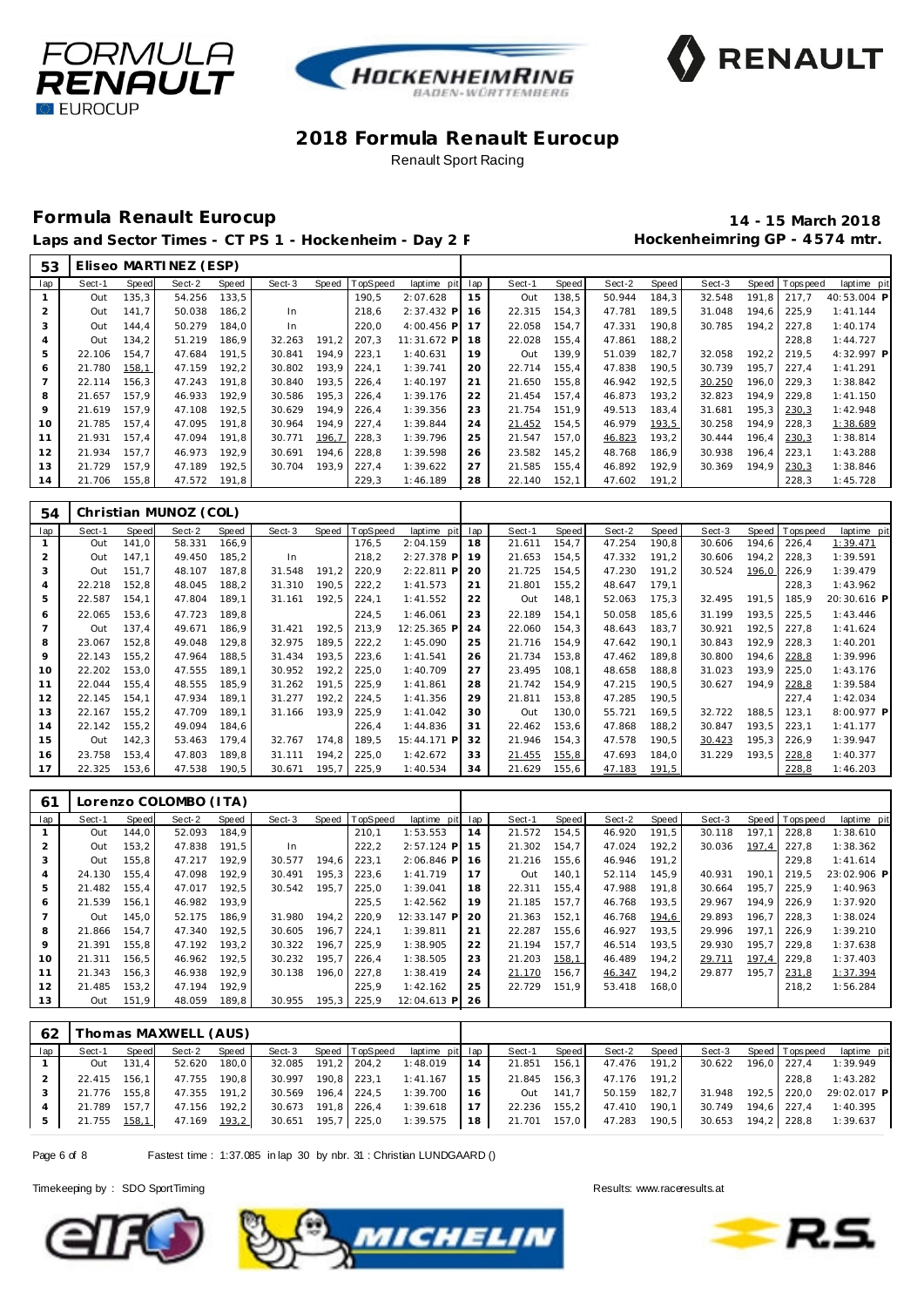





#### **Formula Renault Eurocup 14 - 15 March 2018**

|    |        |         |        |       |        |       |       | Laps and Sector Times - CT PS 1 - Hockenheim - Day 2 F |      |        |       |        |       |        |       |       | Hockenheimring GP - 4574 mtr. |
|----|--------|---------|--------|-------|--------|-------|-------|--------------------------------------------------------|------|--------|-------|--------|-------|--------|-------|-------|-------------------------------|
| 6  | 21.803 | 156.3   | 47.277 | 192.5 | 30.685 | 193.5 | 227.8 | 1:39.765                                               | 19   | 21.606 | 157.0 | 47.122 | 191.5 | 30.566 | 195.7 | 230.8 | 1:39.294                      |
|    | 21.677 | 157.O l | 47.134 | 193,2 |        |       | 226.9 | 1:43.046                                               | -20  | 21.573 | 152.1 | 47.701 | 191.2 | 30.609 | 196.4 | 229.3 | 1:39.883                      |
| 8  | Out    | 153.4   | 48.246 | 188.2 | 31.172 | 193.9 | 220.0 | $8:54.690$ P                                           | - 21 | 21.628 | 156.5 | 47.042 | 191.8 | 30.527 | 195.7 | 229.8 | 1:39.197                      |
| 9  | 22.006 | 156.1   | 49.183 | 182.4 | 31.087 | 194.2 | 225.0 | 1:42.276                                               | 22   | 22.026 | 156.1 | 48.161 | 186.9 |        |       | 229.8 | 1:44.582                      |
| 10 | 21.778 | 156.3   | 47.415 | 190.8 | 30.970 | 194.6 | 225.0 | 1:40.163                                               | 23   | Out    | 134.7 | 50.353 | 182.7 | 32.372 | 148.8 | 219.1 | $8:06.322$ P                  |
| 11 | 22.847 | 155.8   | 47.506 | 191.2 | 30.993 | 194.2 | 225.5 | 1:41.346                                               | 24   | 23.688 | 157.7 | 47.863 | 190.8 | 30.433 | 196.7 | 229.3 | 1:41.984                      |
| 12 | 21.790 | 155.4   | 47.896 | 190.8 | 30.897 | 194.6 | 227.4 | 1:40.583                                               | 25   | 22.389 | 154.7 | 46.872 | 192.5 | 30.402 | 194.6 | 229.8 | 1:39.663                      |
| 13 | 21.765 | 156.7   | 47.180 | 192.2 | 30.832 | 193.2 | 227.8 | 1:39.777                                               | 26   | 24.832 | 138.3 | 53.850 | 175.3 |        |       | 223.6 | 1:57.501                      |

| 63  |        |       | Najiy RAZAK (MAS) |       |        |       |          |             |     |        |       |        |       |        |       |                |             |
|-----|--------|-------|-------------------|-------|--------|-------|----------|-------------|-----|--------|-------|--------|-------|--------|-------|----------------|-------------|
| lap | Sect-1 | Speed | Sect-2            | Speed | Sect-3 | Speed | TopSpeed | laptime pit | lap | Sect-1 | Speed | Sect-2 | Speed | Sect-3 |       | Speed Topspeed | laptime pit |
|     | Out    | 142.5 | 51.785            | 180.6 | 33.307 | 191.8 | 208,9    | 1:48.831    | 12  | 23.693 | 110.0 | 51.265 | 190.1 | 31.688 | 194.6 | 192.5          | 1:46.646    |
|     | 23.148 | 153.6 | 48.285            | 183.4 | 32.024 | 193.5 | 223.1    | 1:43.457    | 13  | 22.052 | 153.6 | 47.619 | 189.1 | 30.994 | 194.2 | 226.4          | 1:40.665    |
|     | 22.247 | 153.2 | 47.666            | 191.2 | 31.134 | 194.6 | 225.5    | 1:41.047    | 14  | 22.004 | 154.7 | 47.365 | 190.5 | 30.927 | 195.7 | 229.3          | 1:40.296    |
|     | 29.080 | 153.6 | 48.086            | 191.2 | 30.778 | 195.3 | 225.0    | 1:47.944    | 15  | 22.032 | 153.2 | 47.221 | 190.5 | 31.053 | 192.2 | 229.8          | 1:40.306    |
|     | 21.908 | 154.9 | 47.149            | 190.8 | 31.048 | 183,4 | 226,4    | 1:40.105    | 16  | 22.100 | 154.7 | 47.820 | 190.5 | 30.970 | 194.6 | 228.3          | 1:40.890    |
| 6   | 22.315 | 154.3 | 47.461            | 192,9 | 31.147 | 194.2 | 226.9    | 1:40.923    | 17  | 22.203 | 156.1 | 47.266 | 190.8 | 30.795 | 195.3 | 229.8          | 1:40.264    |
|     | 21.870 | 154.1 | 47.448            | 192.2 | 30.958 | 194.6 | 227.8    | 1:40.276    | 18  | 22.164 | 153.2 | 47.469 | 190.8 | 38.436 | 157.2 | 230.3          | 1:48.069    |
| 8   | 22.514 | 147.7 | 52.478            | 175.9 |        |       | 225.5    | 1:51.161    | 19  | 24.040 | 155.2 | 47.466 | 190.8 |        |       | 232,8          | 1:46.762    |
| 9   | Out    | 152.8 | 48.471            | 188.2 | 31.572 | 191.2 | 223.6    | 14:15.429 P | 20  | Out    | 126.2 | 58.613 | 144.2 | 35.078 | 187.2 | 188.2          | 33:54.672 P |
| 10  | 22.394 | 152.8 | 51.872            | 156.5 | 32.241 | 194.6 | 225,5    | 1:46.507    | 21  | 23.570 | 154.1 | 54.080 | 189,8 | 32.546 | 196,0 | 135.7          | 1:50.196    |
|     | 22.144 | 153,8 | 47.596            | 190,8 | 31.104 | 194,9 | 226,4    | 1:40.844    | 22  | 21.872 | 156,3 | 49.210 | 179,7 |        |       | 229,3          | 1:47.684    |

| 84  |        |       | Vladimir TZIORTZIS (RUS) |       |        |         |                |                |     |        |        |        |        |        |       |                |             |
|-----|--------|-------|--------------------------|-------|--------|---------|----------------|----------------|-----|--------|--------|--------|--------|--------|-------|----------------|-------------|
| lap | Sect-1 | Speed | Sect-2                   | Speed | Sect-3 |         | Speed TopSpeed | laptime pit    | lap | Sect-1 | Speed  | Sect-2 | Speed  | Sect-3 |       | Speed Topspeed | laptime pit |
|     | Out    | 136,2 | 52.425                   | 164.1 | 34.042 | 186,5   | 197.4          | 1:51.703       | 15  | 22.760 | 150.4  | 47.909 | 188,5  | 30.832 | 194.6 | 227.4          | 1:41.501    |
| 2   | 22.735 | 153.4 | 49.349                   | 180.3 | 31.174 | 192.2   | 221.3          | 1:43.258       | 16  | 21.755 | 154.9  | 48.990 | 182.1  | 31.104 | 194.2 | 228.3          | 1:41.849    |
| 3   | 21.938 | 153.8 | 49.193                   | 187,2 | 30.866 | 193.9   | 221,8          | 1:41.997       | 17  | 21.800 | 154.5  | 47.404 | 188, 8 | 30.549 | 195,3 | 228.3          | 1:39.753    |
| 4   | 22.097 | 156.1 | 47.481                   | 191,5 | 30.548 | 194.6   | 225,0          | 1:40.126       | 18  | 21.616 | 155.4  | 47.283 | 189.8  | 30.553 | 194.6 | 229.8          | 1:39.452    |
| 5   | 21.507 | 155.8 | 48.965                   | 170.6 |        |         | 225.0          | 1:47.129       | 19  | 21.784 | 155.4  | 47.475 | 188.2  | 30.477 | 194.2 | 228.3          | 1:39.736    |
| 6   | Out    | 145.6 | 49.426                   | 189.5 | 31.041 | 192.2   | 216.4          | 12:42.024 P    | 20  | 23.511 | 154.7  | 47.395 | 188,5  |        |       | 229,8          | 1:45.438    |
|     | 21.945 | 155.4 | 47.730                   | 189.8 | 30.627 | 193,5   | 224,1          | 1:40.302       | 21  | Out    | 128,3  | 51.273 | 180.9  | 32.501 | 190.1 | 206.1          | 16:39.556 P |
| 8   | 22.011 | 154.3 | 47.608                   | 190.8 | 30.734 | 191.8   | 223,6          | 1:40.353       | 22  | 22.228 | 155.4  | 47.886 | 189.5  | 30.482 | 195.7 | 225.5          | 1:40.596    |
| 9   | 21.789 | 156.1 | 47.403                   | 190.1 | 30.781 | 193.5   | 225,5          | 1:39.973       | 23  | 21.584 | 156, 5 | 47.257 | 190.5  | 30.262 | 195.3 | 226.9          | 1:39.103    |
| 10  | 21.757 | 156,5 | 47.229                   | 191,8 | 30.375 | 193.9   | 225,9          | 1:39.361       | 24  | 21.525 | 155.6  | 47.350 | 188,8  | 30.223 | 195.3 | 227.4          | 1:39.098    |
| 11  | 29.472 | 153.0 | 47.643                   | 190.8 | 30.662 | 194.6   | 225,5          | 1:47.777       | 25  | 21.469 | 155,6  | 47.174 | 191.2  | 30.312 | 193.2 | 227.8          | 1:38.955    |
| 12  | 22.015 | 155.8 | 47.402                   | 191.2 | 30.499 | 194.2   | 227.4          | 1:39.916       | 26  | 21.662 | 155.8  | 47.086 | 191.2  | 30.188 | 196,4 | 227,8          | 1:38.936    |
| 13  | 23.343 | 144.2 | 52.644                   | 179.4 |        |         | 147.7          | 1:51.516       | 27  | 25.944 | 127.7  | 54.462 | 174.2  |        |       | 173,4          | 1:56.009    |
| 14  | Out    | 141.5 | 49.291 179.7             |       | 31.442 | $190.5$ | 222,2          | 34:18.276 P 28 |     |        |        |        |        |        |       |                |             |

| 85  |        |       | Raúl GUZMAN (MEX) |       |        |        |                  |                 |     |          |       |        |       |        |       |                 |             |
|-----|--------|-------|-------------------|-------|--------|--------|------------------|-----------------|-----|----------|-------|--------|-------|--------|-------|-----------------|-------------|
| lap | Sect-1 | Speed | Sect-2            | Speed | Sect-3 |        | Speed   TopSpeed | laptime pit lap |     | Sect-1   | Speed | Sect-2 | Speed | Sect-3 |       | Speed Tops peed | laptime pit |
|     | Out    | 135.8 | 54.891            | 181.2 | 34.203 | 187.5  | 199.3            | 1:54.748        | 10  | 21.730   | 153.4 | 47.506 | 190.5 | 30.999 |       | 194.2 228.3     | 1:40.235    |
|     | 24.733 | 154.3 | 51.420            | 186.5 | 32.153 | 192, 2 | 209.3            | 1:48.306        |     | 2:02.451 |       | 47.246 | 191.2 | 30.772 | 194.6 | 230,3           | 3:20.469    |
|     | 23.023 | 154.7 | 47.761            | 191.5 | 31.454 | 192.9  | 225.5            | 1:42.238        |     | 21.585   | 154,9 | 47.206 | 191.2 | 30.566 | 195,7 | 228.3           | 1:39.357    |
| 4   | 22.039 | 154.1 | 47.554            | 192.2 | 31.105 | 193.9  | 225.0            | 1:40.698        | 13  | 21.633   | 153.8 | 47.173 | 189.8 | 30.646 |       | 194.6 227.8     | 1:39.452    |
| 5   | 21.934 | 150.4 | 47.634            | 190.8 | 30.984 | 194.2  | 224.5            | 1:40.552        | 14  | 21.630   | 153.6 | 47.233 | 190.5 | 30.685 | 191.2 | 230,3           | 1:39.548    |
| 6   | 21.866 | 154.7 | 47.942            | 177.0 |        |        | 226.4            | 1:46.067        | 15  | 25.233   | 153.8 | 47.444 | 190.5 |        |       | 228.8           | 1:45.345    |
|     |        | 138.6 | 55.665            | 191.8 | 32.999 | 183.4  | 186.2            | $9:58.192$ P    | -16 |          | 134.5 | 55.980 | 180.0 | 36.249 | 165.9 | 167.7           | 33:20.709 P |
| 8   | 23.450 |       | 49.695            |       | 32.045 | 193.2  | 218.2            | 1:45.190        | 17  | 24.884   | 153.2 | 51.735 | 164.4 | 34.968 | 194.2 | 193.2           | 1:51.587    |
| 9   | 21.730 | 153.6 | 47.654            | 189.8 | 30.806 |        | 193,9 225,5      | 1:40.190        | 18  | 21.764   | 154.5 | 47.337 | 192,9 |        |       | 226.9           | 1:46.007    |

| 86  |        |       | Jordan CANE (GBR) |       |        |                |             |     |        |       |        |       |        |       |                  |             |
|-----|--------|-------|-------------------|-------|--------|----------------|-------------|-----|--------|-------|--------|-------|--------|-------|------------------|-------------|
| lap | Sect-1 | Speed | Sect-2            | Speed | Sect-3 | Speed TopSpeed | laptime pit | lap | Sect-1 | Speed | Sect-2 | Speed | Sect-3 | Speed | <b>Tops peed</b> | laptime pit |
|     | Out    | 142.1 | 52.381            | 179.7 | 32.597 | 185,6 190,1    | 1:47.169    |     | Out    | 143.4 | 57.114 | 169.0 | 32.634 | 184.6 | 184.9            | 56:01.212 P |
|     | 23.101 | 151.9 | 49.387            | 183.4 | 31.458 | 191,8 210,1    | 1:43.946    | 8   | 22.331 | 152.3 | 49.179 | 185.9 | 31.045 | 191.8 | 216.9            | 1:42.555    |
|     | 22.154 | 154.3 | 47.702            | 190,8 | 30.968 | 191,2 220,9    | 1:40.824    | 9   | 21.806 | 153.0 | 47.732 | 188.5 | 30.670 | 193,5 | 223.6            | 1:40.208    |
|     | 21.931 | 153.6 | 47.749            | 189.5 | 30.709 | $192,5$ 221,3  | 1:40.389    | 10  | 21.659 | 153,8 | 47.519 | 190,1 | 30.629 | 193,5 | 224,5            | 1:39.807    |
|     | 21.956 | 154.3 | 47.552            | 189,8 | 30.699 | 192,9 223,1    | 1:40.207    | 11  | 22.069 | 153,2 | 47.684 | 188,2 |        |       | 224.7            | 1:43.384    |
|     | 21.905 | 154,5 | 52.925            | 183,1 |        | 220,9          | 1:51.261    | 12  |        |       |        |       |        |       |                  |             |

Page 7 of 8 Fastest time : 1:37.085 in lap 30 by nbr. 31 : Christian LUNDGAARD ()